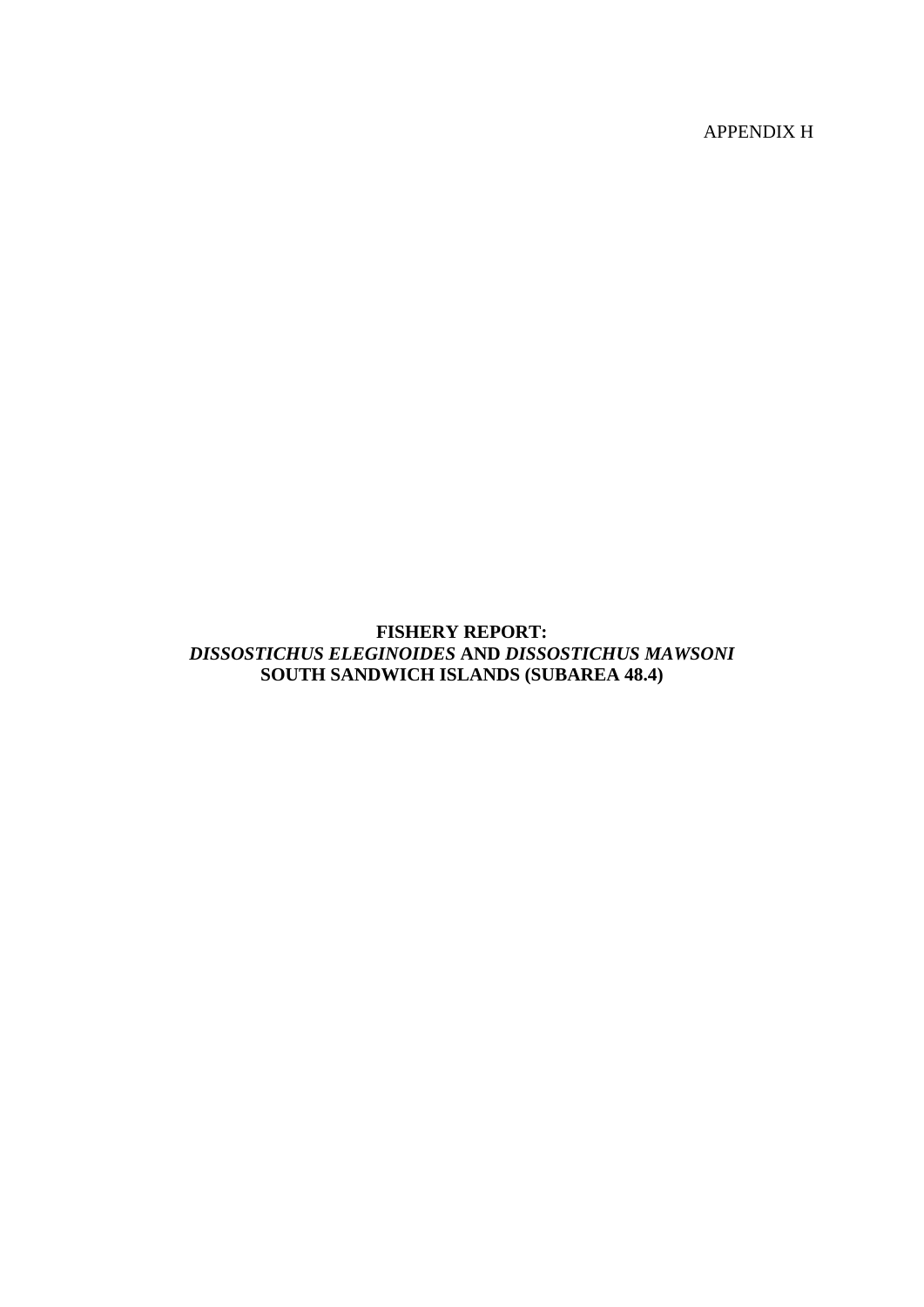# **CONTENTS**

| 1<br>2<br>3<br>$\overline{4}$<br>5<br>5                 |
|---------------------------------------------------------|
|                                                         |
|                                                         |
|                                                         |
|                                                         |
|                                                         |
|                                                         |
|                                                         |
| 5                                                       |
| 6                                                       |
| 7                                                       |
| 8                                                       |
| 8                                                       |
| 8                                                       |
| 8                                                       |
| 9                                                       |
| 9                                                       |
| 9                                                       |
| 10                                                      |
| 16                                                      |
| 16                                                      |
| 17                                                      |
|                                                         |
| 18                                                      |
| 18                                                      |
| 19                                                      |
| 19                                                      |
| 5.2 Assessment of impacts on affected populations<br>20 |
| 20                                                      |
| 20                                                      |
|                                                         |
| 20                                                      |
|                                                         |
| 20                                                      |
| 21                                                      |
| 21                                                      |
| 21                                                      |
| 21                                                      |
| 22                                                      |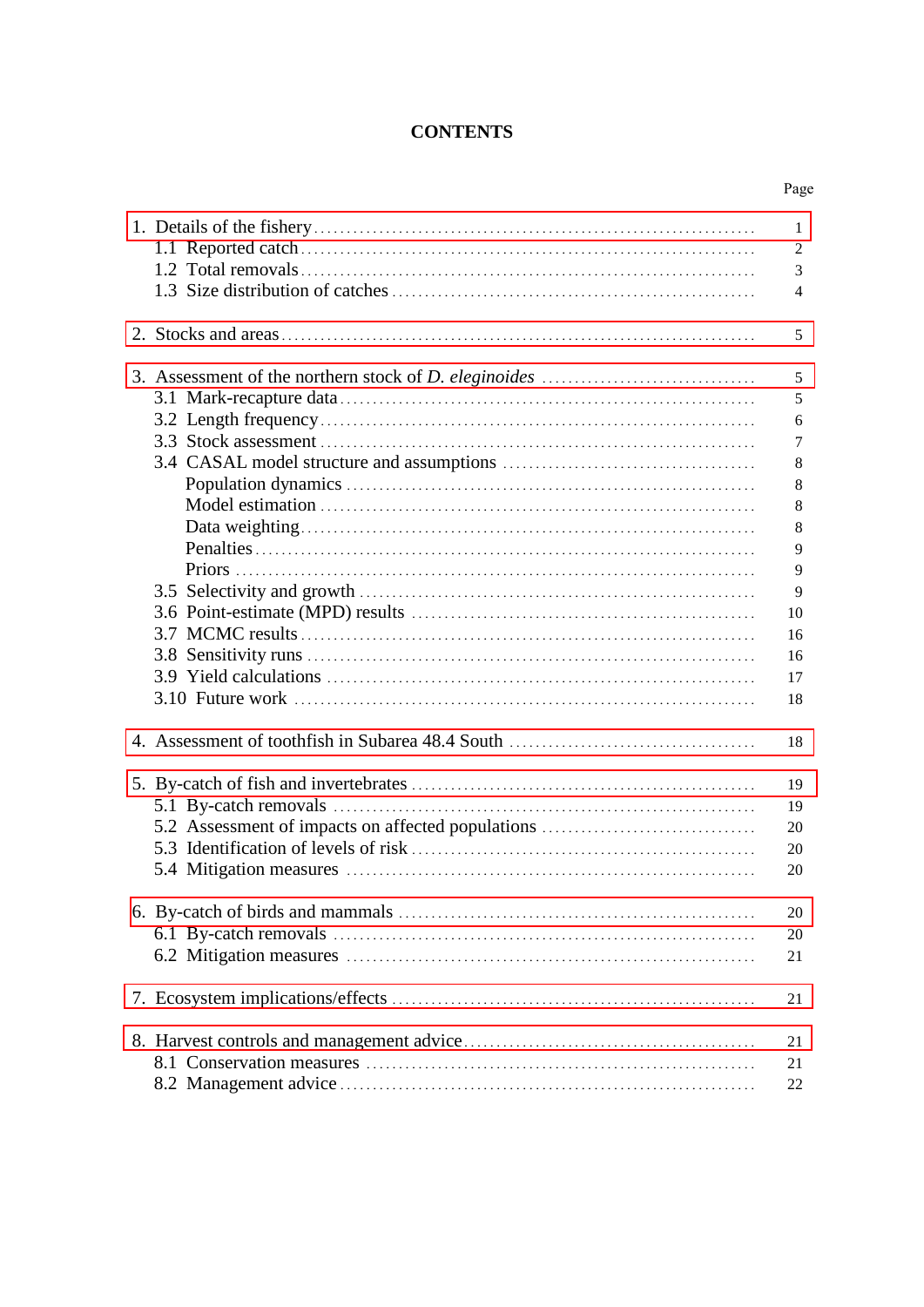## <span id="page-2-0"></span>**FISHERY REPORT:**  *DISSOSTICHUS ELEGINOIDES* **AND** *DISSOSTICHUS MAWSONI* **SOUTH SANDWICH ISLANDS (SUBAREA 48.4)**

#### **1. Details of the fishery**

The fishery for *Dissostichus eleginoides* in Subarea 48.4 was initiated as a new fishery in 1992/93 following notifications from Chile and the USA (SC-CAMLR-XI, Annex 5, paragraph 6.22), and the adoption of CM 44/XI, which set a precautionary catch limit for *D. eleginoides* of 240 tonnes for that season. Subsequently, the USA withdrew from the fishery and the Chilean longline vessel abandoned fishing after one week of poor catches (SC-CAMLR-XII, Annex 5, paragraph 6.2). In addition, a Bulgarian-flagged longliner fished in November and December 1992 and reported a catch of 39 tonnes of *D. eleginoides* (SC-CAMLR-XII, Annex 5, paragraph 6.1).

2. Haul-by-haul data from the Chilean and Bulgarian vessels were submitted to CCAMLR, and WG-FSA used these data to estimate an annual yield of 28 tonnes of *D. eleginoides* for the subarea (SC-CAMLR-XII, Annex 5, paragraph 6.3, Table 1). The Commission adopted a precautionary catch limit for *D. eleginoides* of 28 tonnes per season. In addition, the taking of *D. mawsoni*, other than for scientific research purposes, was prohibited. These limits remained in force until 2004.

3. In 2004/05, the UK conducted a pilot tagging program using a fishing vessel. The vessel caught 27 tonnes of *D. eleginoides* and tagged 42 individuals, and the results of this research fishing were reported to WG-FSA (SC-CAMLR-XXIV, Annex 5, paragraphs 5.140 and 5.141).

4. Following the pilot study, the Commission agreed to an extensive mark-recapture experiment in Subarea 48.4 during the period from 2005/06 to 2007/08, with fishing conducted in accordance with CM 24-01 (CCAMLR-XXIV, paragraphs 11.46 and 11.47; SC-CAMLR-XXIV, paragraphs 4.113 to 4.117). The experiment resulted in a CASAL assessment of toothfish in the northern part of Subarea 48.4 in 2009.

5. In 2008, the Commission agreed to a continuation of the tagging experiment initiated in 2004/05 and to dividing Subarea 48.4 into a northern area (Subarea 48.4 North) and a southern area (Subarea 48.4 South), with a directed longline fishery on *D. eleginoides* in Subarea 48.4 North and *Dissostichus* spp. in Subarea 48.4 South.

6. The catch and by-catch limits in 2010/11 were as follows:

Subarea 48.4 North –

- (i) a catch limit of 40 tonnes for *D. eleginoides*, derived from the CASAL assessment;
- (ii) the continued prohibition of the taking of *D. mawsoni* other than for scientific research purposes;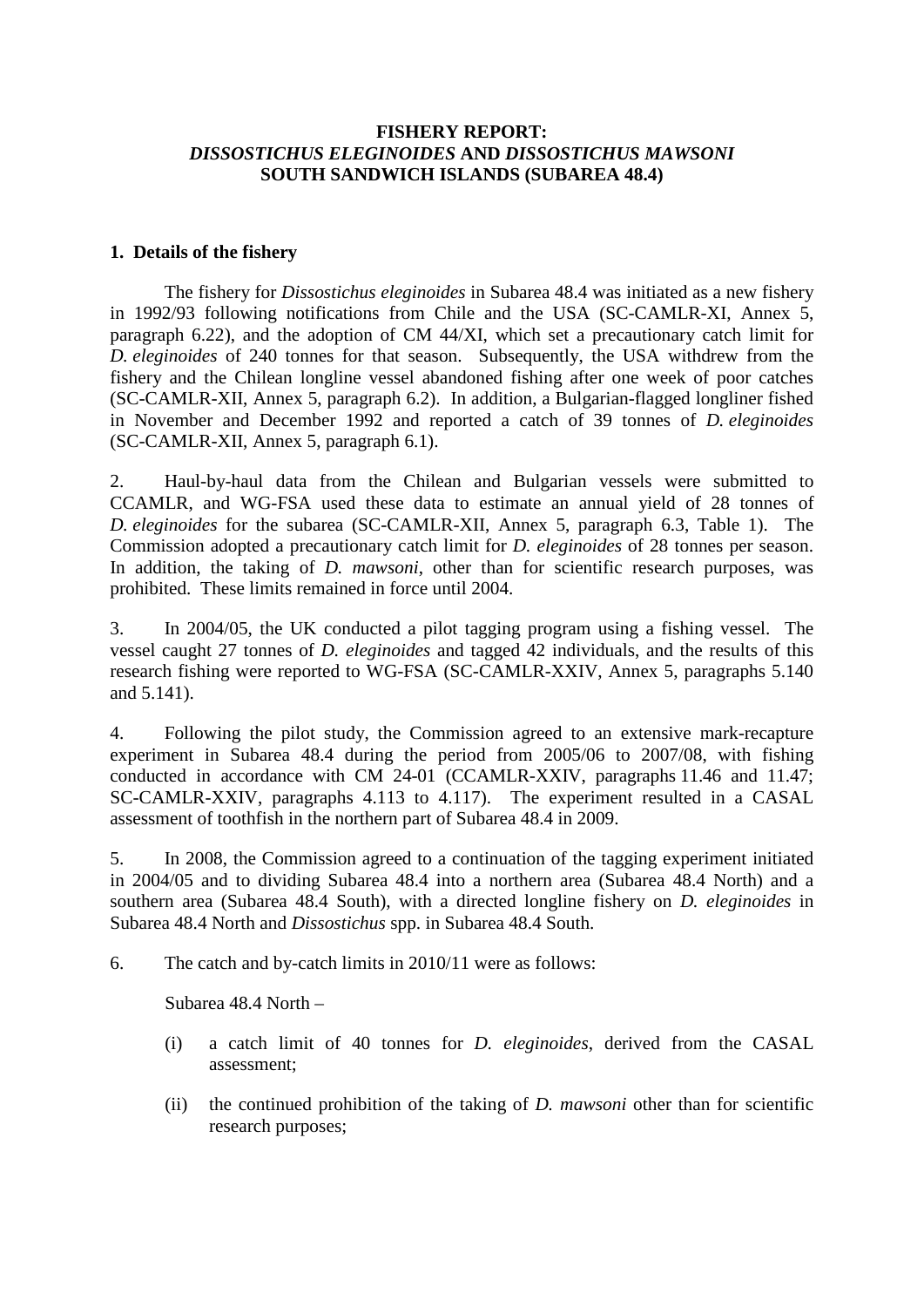(iii) the introduction of catch limits for by-catch species, with a limit for macrourids of 6.5 tonnes (16% of the catch limit for *D. eleginoides*) and a limit for rajids of 2.0 tonnes (5% of the catch limit for *D. eleginoides*).

Subarea 48.4 South –

- (i) an experimental precautionary catch limit of 30 tonnes for *Dissostichus* spp. (*D. eleginoides* and *D. mawsoni* combined);
- (ii) the introduction of a move-on rule for by-catch species, if the catch of rajids exceeds 5% of the catch of *Dissostichus* spp. in any one haul or set, or if the catch of macrourids reaches 150 kg and exceeds 16% of the catch of *Dissostichus* spp. in any one haul or set.



Figure 1: Positions of the boundaries of the northern area (Subarea 48.4 North) and southern area (Subarea 48.4 South) in Subarea 48.4. The 1 000 m depth contour is indicated.

#### **1.1 Reported catch**

7. Licensed longline vessels commenced fishing for *D. eleginoides* in Subarea 48.4 in 1991/92 and 1992/93; fishing was abandoned following poor catches. Fishing resumed in Subarea 48.4 North in 2004/05 with the implementation of the mark-recapture experiment which was extended to Subarea 48.4 South in 2008/09. In 2010/11, one New Zealand-flagged vessel and one UK-flagged vessel conducted research fishing and reported a total catch of 54 tonnes of *Dissostichus* spp. from Subarea 48.4 (Table 1a).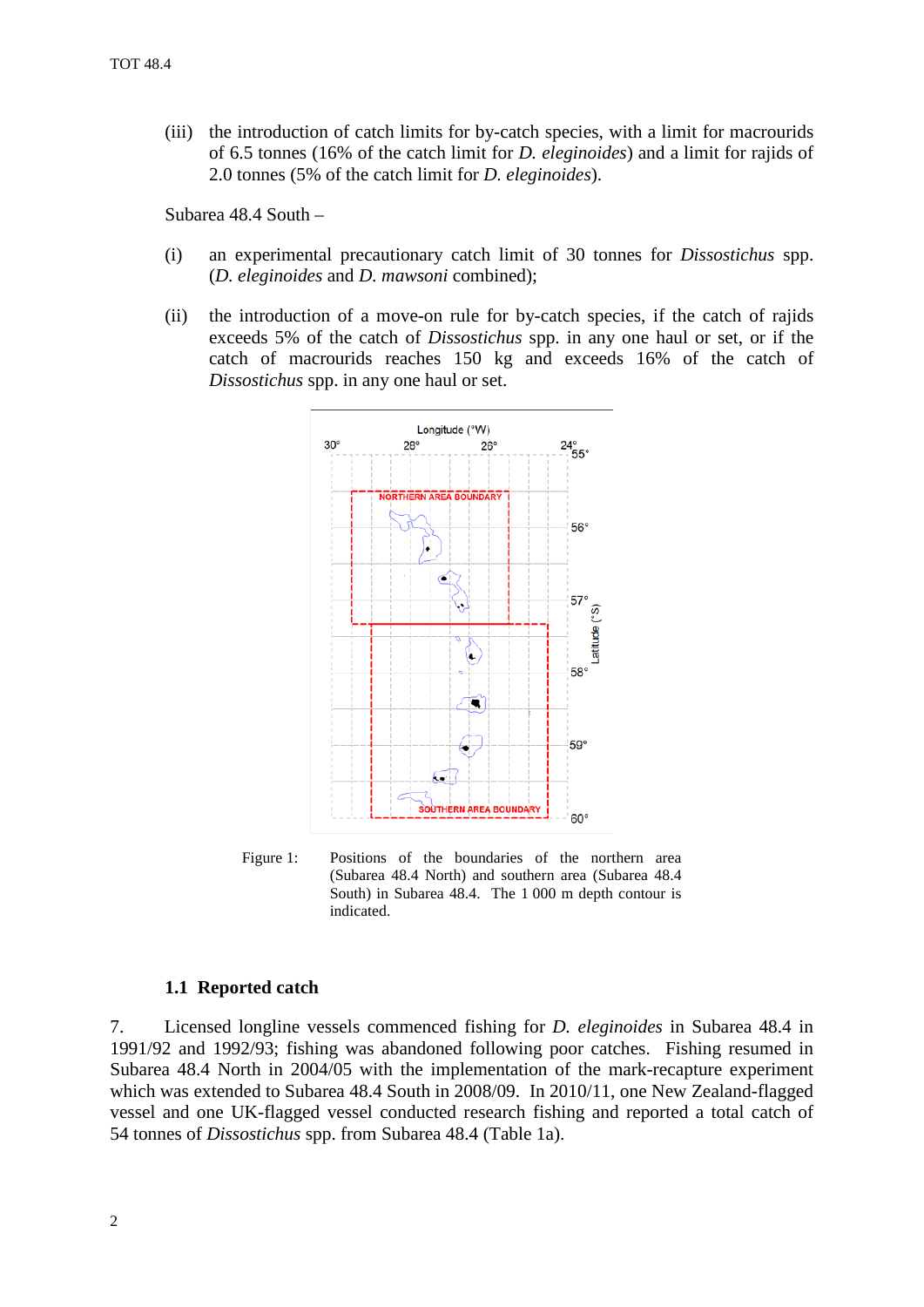8. The fishing season was from 1 December 2010 to 30 November 2011 and both areas remained opened to fishing during the prescribed season. The reported catch of *Dissostichus* spp. in the Northern Area and Southern Area was 37 tonnes and 17 tonnes respectively.

#### **1.2 Total removals**

9. There is no information to derive an estimate of the level of IUU fishing in Subarea 48.4 (Table 1(a)).

Table 1(a): Catch history for *Dissostichus* spp. in Subarea 48.4 (Subarea 48.4 North and Subarea 48.4 South combined, source: STATLANT data for past seasons, and catch and effort reports for current season, WG-FSA-11/10 and past reports for IUU catch).

| Season  | Regulated fishery |                     |                   |                           |                         |          | Estimated        | Total    |
|---------|-------------------|---------------------|-------------------|---------------------------|-------------------------|----------|------------------|----------|
|         | Effort            |                     | Dissostichus spp. |                           |                         |          | <b>IUU</b> catch | removals |
|         |                   | (number of vessels) | Catch limit       |                           | Reported catch (tonnes) |          | (tonnes)         | (tonnes) |
|         | Limit             | Reported            | $(tonnes)*$       | D. eleginoides D. mawsoni |                         | Total    |                  |          |
| 1991/92 |                   |                     |                   | 30                        | $\theta$                | 30       |                  | 30       |
| 1992/93 |                   |                     | $240^a$           | 10                        | 0                       | 10       |                  | 10       |
| 1993/94 |                   | 0                   | 28 <sup>a</sup>   | 0                         | 0                       | $\theta$ |                  | 0        |
| 1994/95 |                   | 0                   | $28^{\rm a}$      | 0                         | 0                       | $\Omega$ |                  | 0        |
| 1995/96 |                   | 0                   | 28 <sup>a</sup>   | 0                         | 0                       | $\Omega$ |                  | 0        |
| 1996/97 |                   | 0                   | 28 <sup>a</sup>   | 0                         | 0                       | $\theta$ |                  | 0        |
| 1997/98 |                   | 0                   | $28^{\rm a}$      | 0                         | 0                       | $\Omega$ |                  | 0        |
| 1998/99 |                   | 0                   | $28^{\mathrm{a}}$ | 0                         | 0                       | $\theta$ |                  | 0        |
| 1999/00 |                   | 0                   | $28^{\mathrm{a}}$ | 0                         | 0                       | $\theta$ |                  | 0        |
| 2000/01 |                   | $\Omega$            | $28^{\rm a}$      | 0                         | 0                       | $\Omega$ |                  | 0        |
| 2001/02 |                   | $\Omega$            | $28^{\rm a}$      | 0                         | $\Omega$                | 0        |                  | 0        |
| 2002/03 |                   | 0                   | $28^{\rm a}$      | 0                         | 0                       | $\theta$ |                  | 0        |
| 2003/04 |                   | 0                   | 28 <sup>a</sup>   | 0                         | 0                       | $\Omega$ |                  | 0        |
| 2004/05 |                   |                     | 100 <sup>b</sup>  | 27                        | $<$ 1                   | 27       |                  | 27       |
| 2005/06 |                   | 2                   | 100 <sup>b</sup>  | 18                        | $\leq$ 1                | 19       |                  | 19       |
| 2006/07 |                   | $\overline{2}$      | 100 <sup>b</sup>  | 54                        | $<$ 1                   | 54       |                  | 54       |
| 2007/08 |                   | $\overline{2}$      | 100 <sup>b</sup>  | 98                        | $<$ 1                   | 98       |                  | 98       |
| 2008/09 |                   | $\overline{2}$      | $150^\circ$       | 74                        | 59                      | 133      |                  | 133      |
| 2009/10 |                   | 2                   | $116^d$           | 57                        | 56                      | 114      |                  | 114      |
| 2010/11 |                   | $\mathfrak{2}$      | 70 <sup>e</sup>   | 39                        | 15                      | 54       |                  | 54       |

Applies to *D. eleginoides* in the subarea<br>Applies to *D. eleginoides* in Subarea 48.4 North only<br><sup>c</sup> 75 tonnes for *D. eleginoides* in Subarea 48.4 North and 75 tonnes for *Dissostichus* spp. in Subarea 48.4 South<br><sup>d</sup> 41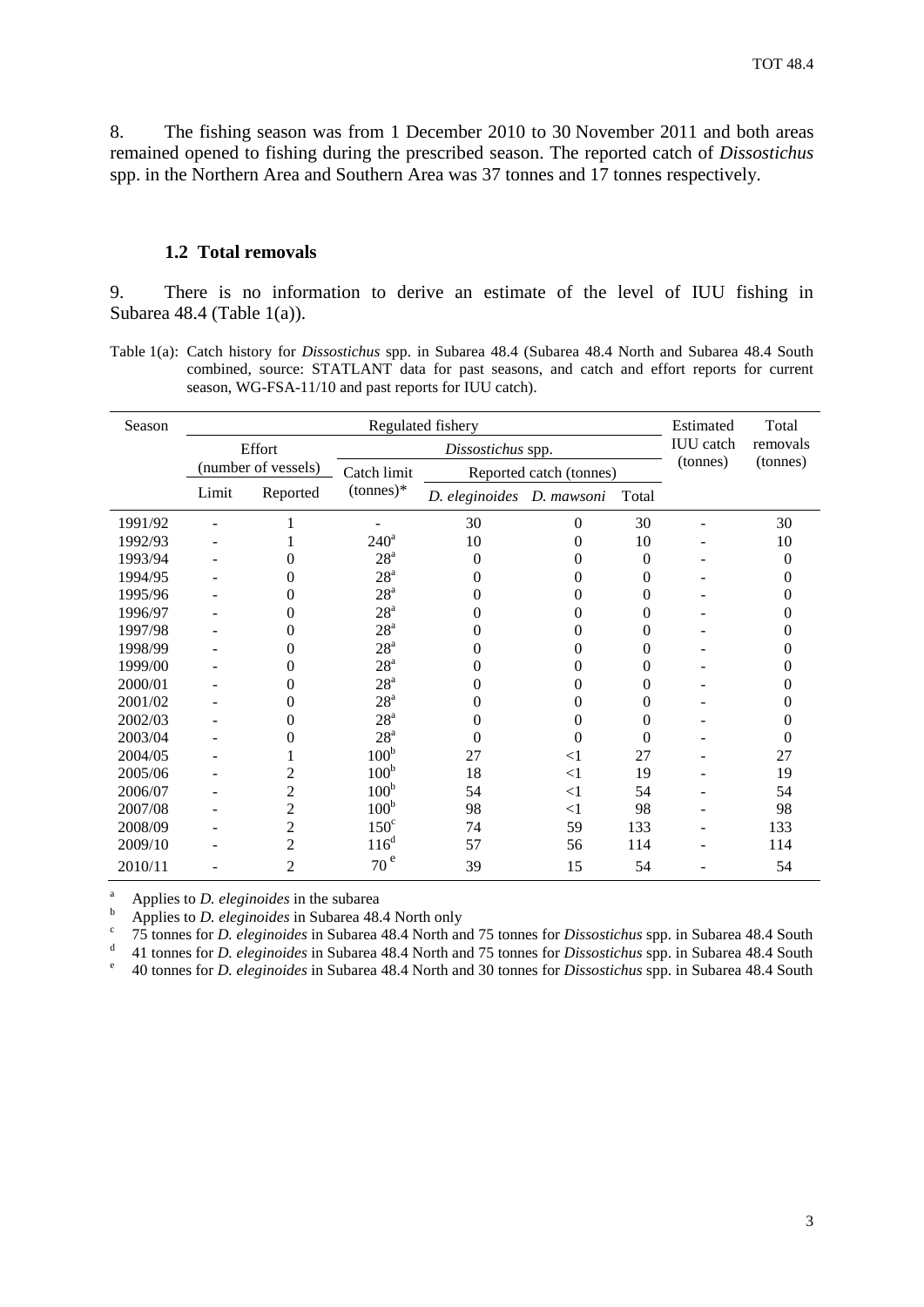| Table 1(b): | Catch of <i>Dissostichus</i> spp. in Subarea 48.4 |
|-------------|---------------------------------------------------|
|             | North $(N)$ and Subarea 48.4 South $(S)$ (source: |
|             | fine-scale data pro-rated by total reported catch |
|             | in Table $1(a)$ ). Subarea 48.4 South was closed  |
|             | to fishing between $2004/05$ and $2007/08$ .      |
|             |                                                   |

| Season  | D. eleginoides |    |          | D. mawsoni |
|---------|----------------|----|----------|------------|
|         | N              | S  | N        | S          |
| 2004/05 | 27             |    |          |            |
| 2005/06 | 18             |    | $<$ 1    |            |
| 2006/07 | 54             |    | $\leq$ 1 |            |
| 2007/08 | 98             |    | $\leq$ 1 |            |
| 2008/09 | 59             | 15 | $\leq$ 1 | 59         |
| 2009/10 | 40             | 17 | $\leq$ 1 | 56         |
| 2010/11 | 36             | 3  |          | 14         |

## **1.3 Size distribution of catches**

10. Most *D. eleginoides* caught in the fishery ranged from 80 to 140 cm in length, with a broad mode at approximately 90–130 cm (Figure 2). *Dissostichus mawsoni* caught in Subarea 48.4 South had a mode at approximately 140–170 cm.



Weighted Frequency (proportion of the catch)

Weighted Frequency (proportion of

Figure 2: Catch-weighted length frequencies for *Dissostichus eleginoides* and *Dissostichus mawsoni* in Subarea 48.4 (source: observer, fine-scale and STATLANT data).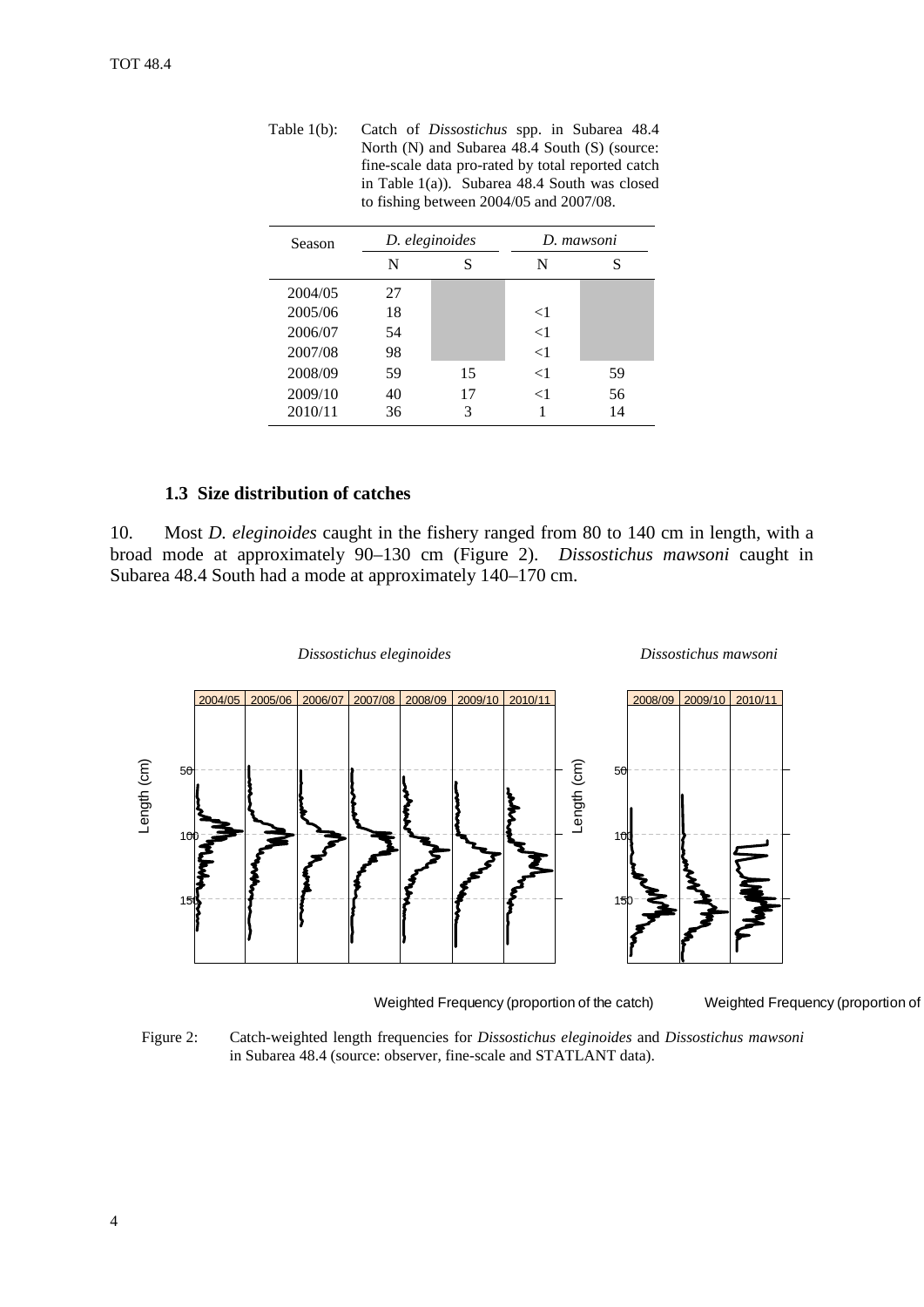## <span id="page-6-0"></span>**2. Stocks and areas**

11. WG-FSA-09/17 and 09/18 provided a comprehensive analysis of the distribution of the two species in Subarea 48.4 (Figure 3).



Figure 3: Catch distribution of the two *Dissostichus* species in Subarea 48.4.

# **3. Assessment of the northern stock of** *D. eleginoides*

# **3.1 Mark-recapture data**

12. Since 2005/06, vessels operating in this fishery have been required to tag and release *Dissostichus* spp. at a rate of five fish per tonne of green weight caught. A total of 2 172 *D. eleginoides* and 489 *D. mawsoni* have been tagged and released, and 110 *D. eleginoides* and 27 *D. mawsoni* have been recaptured in that subarea (Table 2).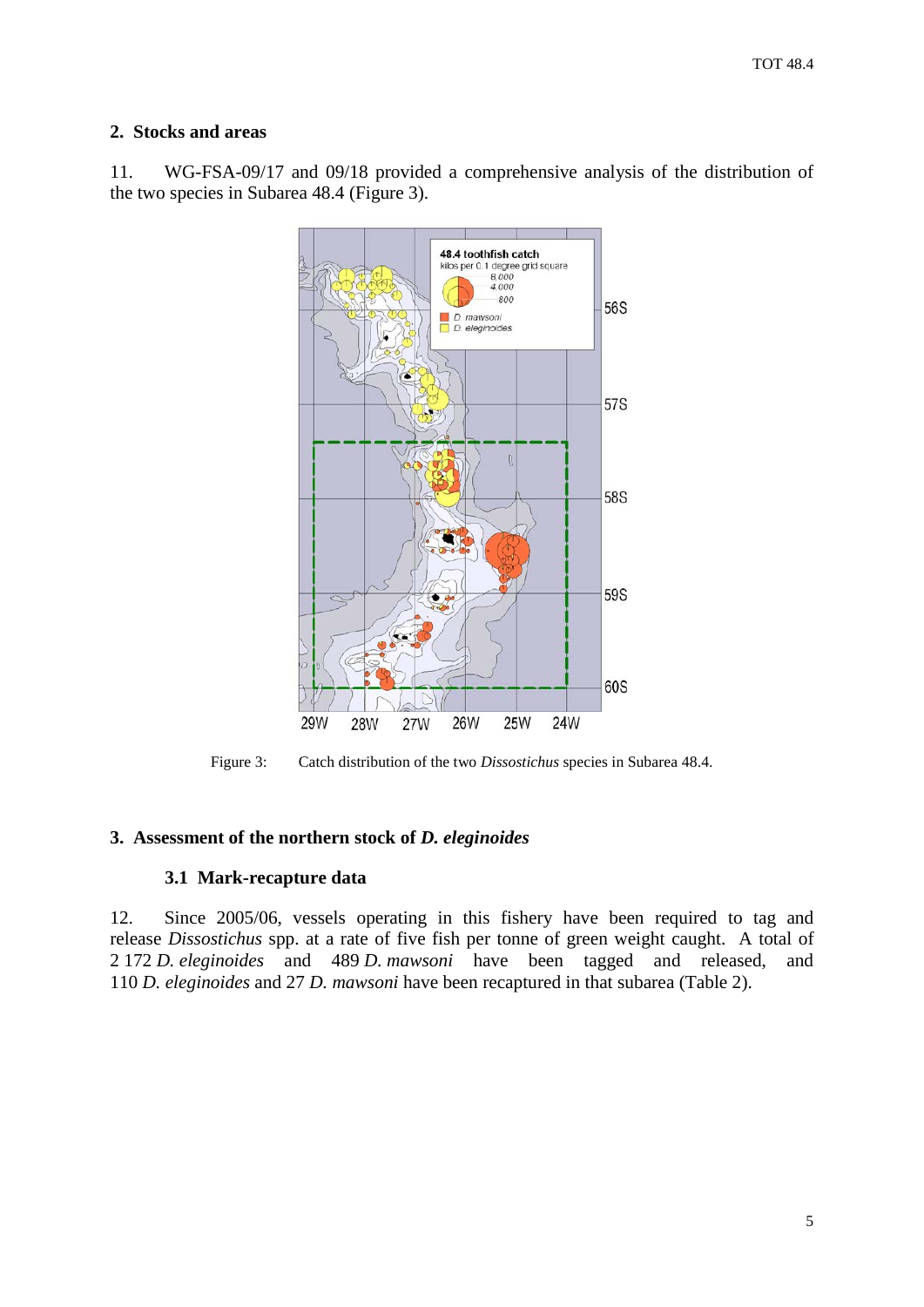- Table 2: Number of individuals of *Dissostichus* spp. tagged and released (a) and tagging rates (b) reported by vessels operating in the exploratory fishery for *Dissostichus* spp. in Subarea 48.4 since 2006/07, and total number of tagged fish released and recaptured (c). (Source: observer data and catch and effort reports)
- (a) Number of individuals of *Dissostichus* spp. tagged and released. The number of *D. eleginoides* is indicated in brackets.

| <b>Flag State</b> | Vessel name                           | Season   |                        |           |                        |           |
|-------------------|---------------------------------------|----------|------------------------|-----------|------------------------|-----------|
|                   |                                       | 2006/07  | 2007/08                | 2008/09   | 2009/10                | 2010/11   |
| New Zealand<br>UK | San Aspiring<br><b>Argos Froyanes</b> | 252(251) | 252 (252)<br>252 (252) | 432 (309) | 310 (162)<br>310 (256) | 135 (110) |
|                   | Argos Georgia<br>Argos Helena         | (40)     |                        | 319 (249) |                        | 173 (115) |

(b) Tagging rate (number of fish tagged per tonne of green weight caught) of *Dissostichus* spp.

| <b>Flag State</b> | Vessel name                           | Season  |            |         |            |         |
|-------------------|---------------------------------------|---------|------------|---------|------------|---------|
|                   |                                       | 2006/07 | 2007/08    | 2008/09 | 2009/10    | 2010/11 |
| New Zealand<br>UK | San Aspiring<br><b>Argos Froyanes</b> | 5.2     | 5.1<br>5.2 | 5.8     | 5.4<br>5.5 | 5.8     |
|                   | Argos Georgia<br>Argos Helena         | 6.4     |            | 5.4     |            | 5.7     |
| Required rate     |                                       |         |            |         |            |         |

(c) Total number of tagged *Dissostichus* spp. released and recaptured in Subarea 48.4.

| Season  | Number tagged and released |              |       |                | Number recaptured |       |
|---------|----------------------------|--------------|-------|----------------|-------------------|-------|
|         | D. eleginoides             | D. mawsoni   | Total | D. eleginoides | D. mawsoni        | Total |
| 2004/05 | 42                         | 0            | 42    | 0              | $\theta$          |       |
| 2005/06 | 134                        | 10           | 144   | $\theta$       | $\theta$          | O     |
| 2006/07 | 291                        |              | 292   | ◠              |                   | 2     |
| 2007/08 | 504                        | $\mathbf{0}$ | 504   | 23             |                   | 23    |
| 2008/09 | 558                        | 193          | 751   | 29             | っ                 | 31    |
| 2009/10 | 418                        | 202          | 620   | 32             | 22                | 54    |
| 2010/11 | 225                        | 83           | 308   | 24             | 3                 | 27    |
| Total   | 2172                       | 489          | 2661  | 110            | 27                | 137   |

#### **3.2 Length frequency**

13. Length-frequency data from the fishery for *D. eleginoides* in Subarea 48.4 North suggests the presence of a single modal length class progressing each year (Figure 4). The 2008/09 data suggested the recruitment of a new strong year class into the fishery (70–80 cm length class). This was also observed in the 2009/10 and 2010/11 length-frequency data, although it will be difficult to estimate the relative size of this year class before it has fully recruited in to the fishery.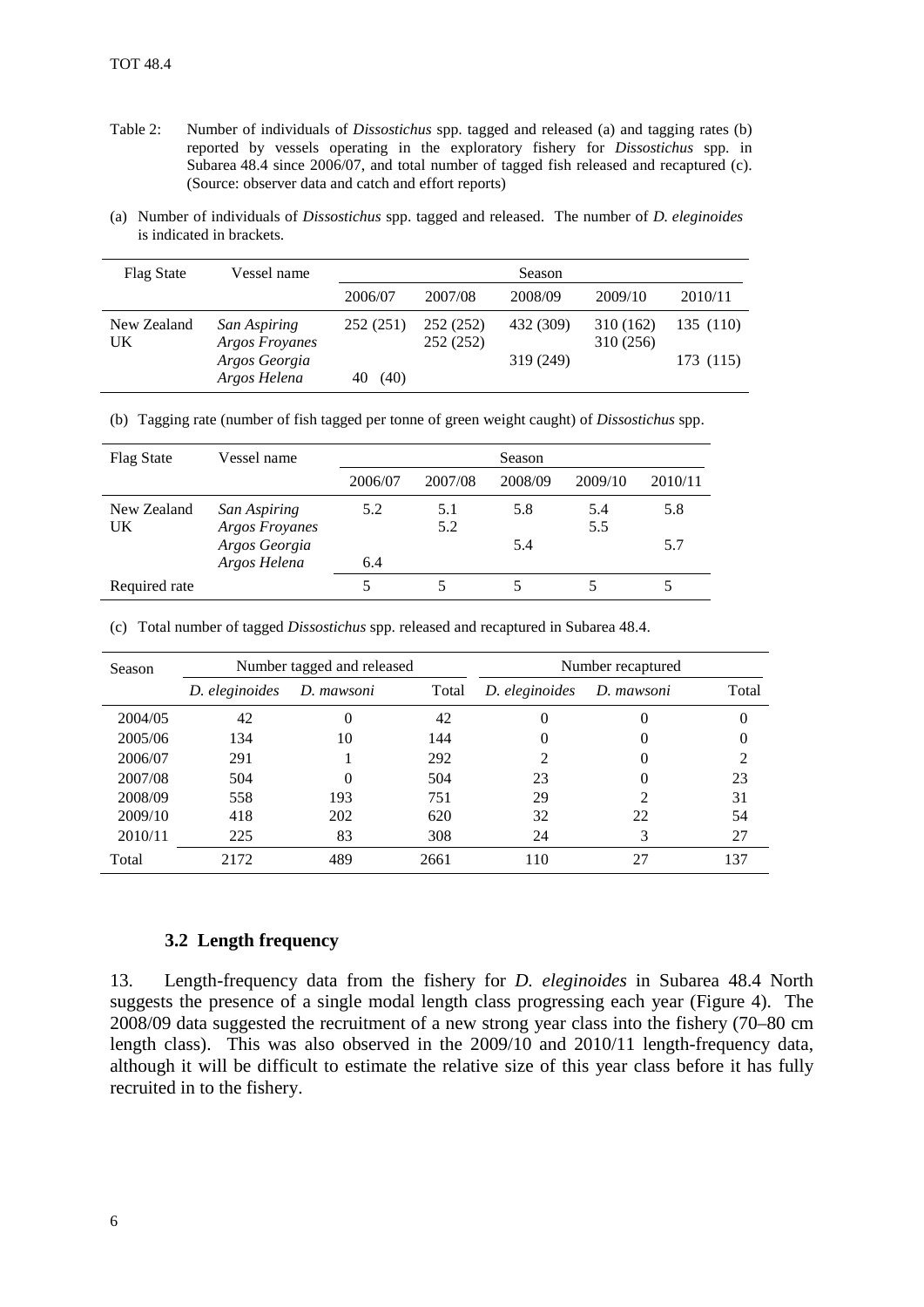

Figure 4: Catch length frequencies of *D. eleginoides* in Subarea 48.4 North by season.

#### **3.3 Stock assessment**

14. WG-FSA-11/38 presented an updated assessment for Subarea 48.4 *D. eleginoides* using CASAL software. The assessment model is for Subarea 48.4 North only. The model incorporated catch-at-length data from 2004/05 to 2010/11, with the exception of 2008/09 for which catch-at-age data was used based on ageing of a random sample of otoliths collected during the 2008/09 season. Size-at-age data were also included to inform estimates of von Bertalanffy parameters within the model. CPUE data were not included in the model and the model did not include earlier catches in 1991 and 1992 in line with the 2010 Assessment (SC-CAMLR-XXIX, Annex 8, Appendix N). The inclusion of catch-at-age data required an additional fleet to be added to the model for the 2008/09 season, though using the same selectivity-at-age as that estimated for the catch fleet for 2004/05 to 2010/11. Consequently the model can still be thought of as a single fleet model as used in the 2010 assessment.

15. Data from the fishery in Subarea 48.4 were used to estimate biological parameters for the stock, although some parameter values were taken from the Subarea 48.3 model if insufficient data were available to estimate the parameter values for the Subarea 48.4 stock. These were:

- natural mortality  $-0.13$
- stock recruitment parameters steepness 0.75
- maturation parameters maturation proportion-at-length from the Subarea 48.3 assessment
- tag loss rate  $-0.0064$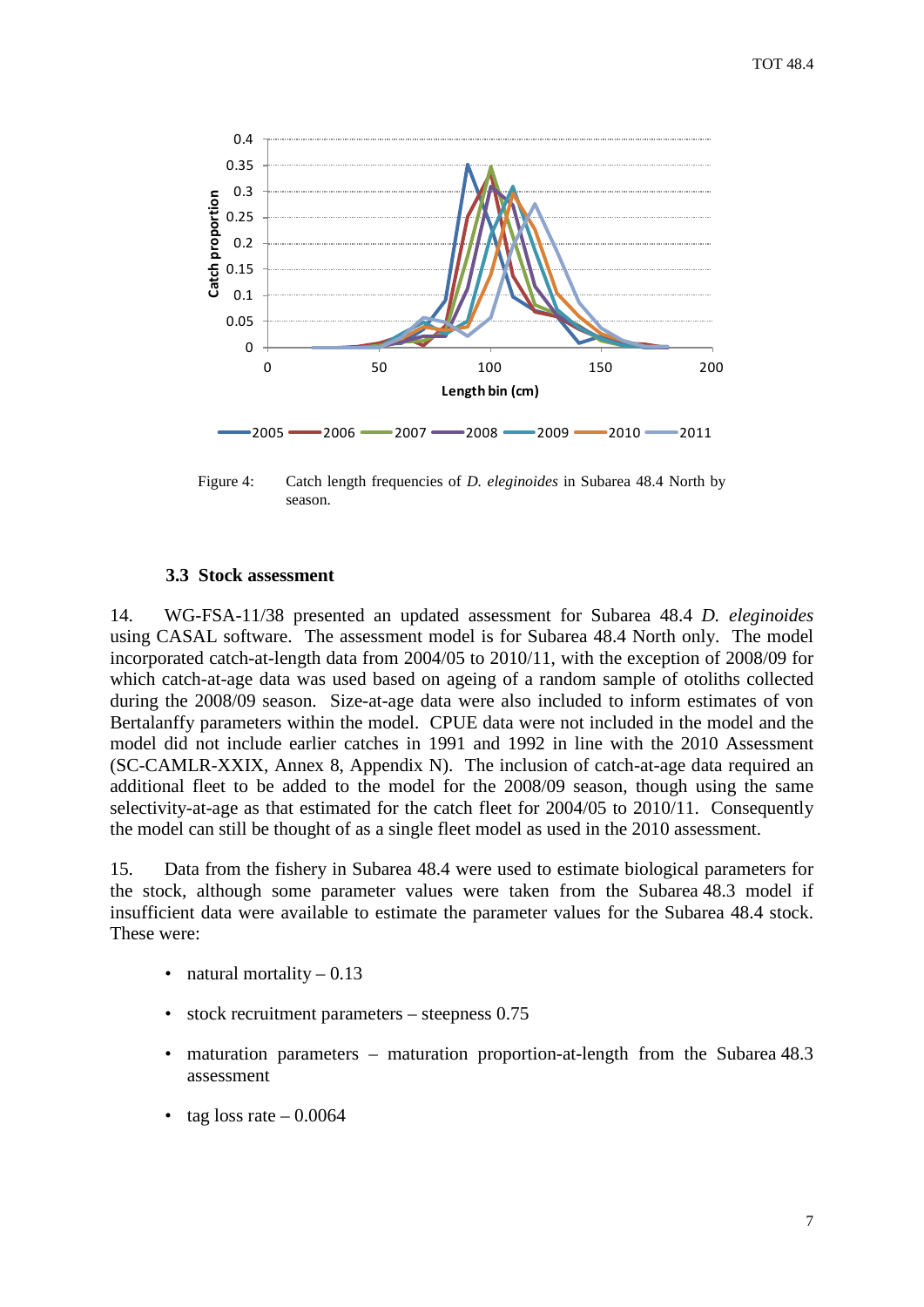- tagging mortality rate  $-0.1$ , at the upper end of estimates of those available for Subarea 48.3 to reflect the large size of animals in Subarea 48.4
- tag detection probability  $-1$ .

16. The Working Group agreed that this model should be used to assess the *D. eleginoides* stock in Subarea 48.4 North.

## **3.4 CASAL model structure and assumptions**

## Population dynamics

17. The CASAL population model used in the assessment of toothfish in Subarea 48.4 was a combined-sex, single-area, three-season model. The annual cycle was defined as follows: the first season (December to April) is where only recruitment (at the start) and natural mortality occurs; the second season, ranging from the beginning of May to the end of August, includes both natural mortality and fishing and contains the spawning period – half the mortality in that particular season being accounted for before spawning occurs; the final season runs from the beginning of September to the end of November, thus completing the annual cycle, with only natural mortality occurring. It was assumed throughout that the proportions of natural mortality and growth that occurred within each season were equal to that season's length as a proportion of a year. The models were run over the years 1990 to 2011, with an initial unexploited equilibrium age structure, and with a Beverton-Holt stockrecruit relationship with fixed steepness.

## Model estimation

18. The catch proportions-at-length data were fitted to the model-expected proportions-atlength composition, using a multinomial likelihood.

19. Tag-release events for the years 2005 to 2010 were incorporated into the model with recaptures used from 2006 to 2011. Within-year/season recaptures were omitted from the observations to allow for possible incomplete mixing in the first few months after release. Tag-release and recapture events occurred during the fishing season (season 2), with a probability of detection of recaptured tags of 1. The estimated numbers of scanned fish for each length class relevant to those in the recapture data were calculated using the total catch biomass, the catch-at-length proportions and the mean weight of the fish.

20. In each year, the length frequencies of releases and recaptures ranged from 20 to 220 cm in 10 cm length bins.

## Data weighting

21. The appropriate effective sample sizes to be used to weight the length-frequency data, and the levels of possible over-dispersion apparent in the estimated tagged populations, were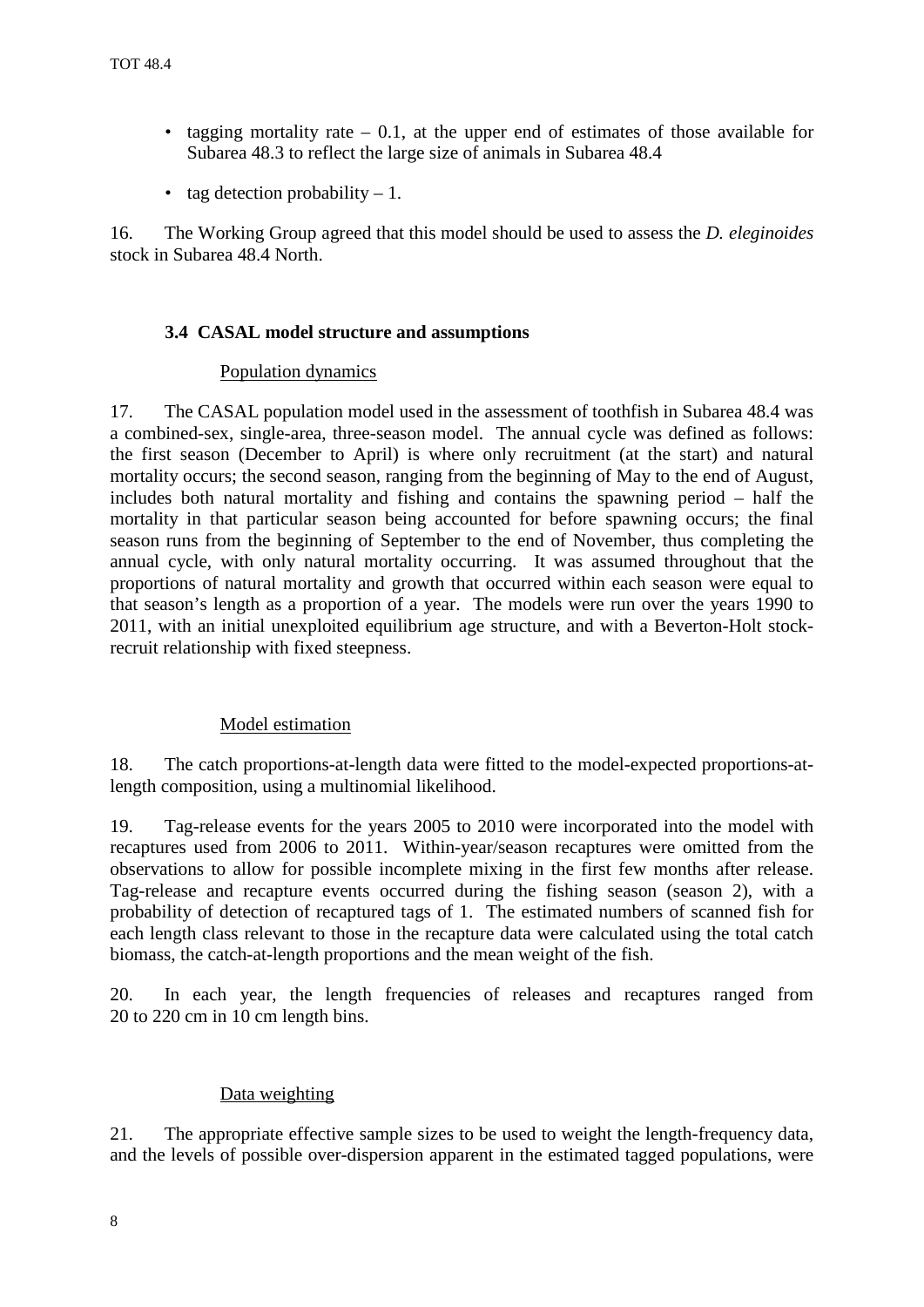investigated. For both sets of observations, standard formulae were used to estimate these quantities after an initial MPD run of the model with the original sample sizes/dispersion values, implementing the same reweighting process as used in the assessment of *D. eleginoides* in Subarea 48.3 (Appendix TOP483). The actual effective sample sizes/dispersion values predicted by the model's fit to the relevant dataset were then adopted, and a secondary MPD run was performed. Tag over-dispersion was fixed at 9.0 for release events, as used in previous assessments for the stock.

#### Penalties

22. Two types of penalties were included within the model. First, a penalty on the catch constrained the estimated harvest rate in any year from exceeding a specified maximum, set at 0.999 (see the *U\_max* parameter in the fishery definition in the population.csl file) in the CASAL assessment models. Second, a tagging penalty discouraged population estimates that were too low to allow the correct number of fish to be tagged.

#### Priors

23. Table 3 shows the free parameters estimated in the CASAL model, along with their respective bounds and prior parameterisations.

Table 3: Free parameters, and their priors and bounds in the CASAL assessment models.

| Prior<br>Parameter                                                                                            |                                                       | Lower bound                   | Upper bound                       |
|---------------------------------------------------------------------------------------------------------------|-------------------------------------------------------|-------------------------------|-----------------------------------|
| $B_0$ (virgin SSB)<br>$k$ (von Bertalanffy)<br>$L_{\infty}$ (von Bertalanffy)                                 | Uniform-log<br>Uniform<br>Uniform                     | 500<br>0.03<br>110            | 5000<br>0.15<br>250               |
| $t_0$ (von Bertalanffy)<br>$a1$ (max. sel. age)<br>$s_L$ (left sel. decay)<br>$s_R$ (right sel. decay)<br>YCS | Uniform<br>Uniform<br>Uniform<br>Uniform<br>Lognormal | $-2$<br>0.05<br>0.05<br>0.001 | $\theta$<br>50<br>50<br>500<br>20 |

#### **3.5 Selectivity and growth**

24. A double normal selectivity was assumed, of the form:

$$
s(l) = 2^{-\left[\frac{(l-a_1)}{s_L}\right]^2}, \qquad (l \le a_1)
$$
  

$$
2^{-\left[\frac{(l-a_1)}{s_R}\right]^2}, \qquad (l > a_1)
$$

where  $s(l)$  is the selectivity at length *l*,  $a_l$  is the age at maximum selectivity and  $s_l$  and  $s_R$  are decay parameters for the left and right hand limbs respectively.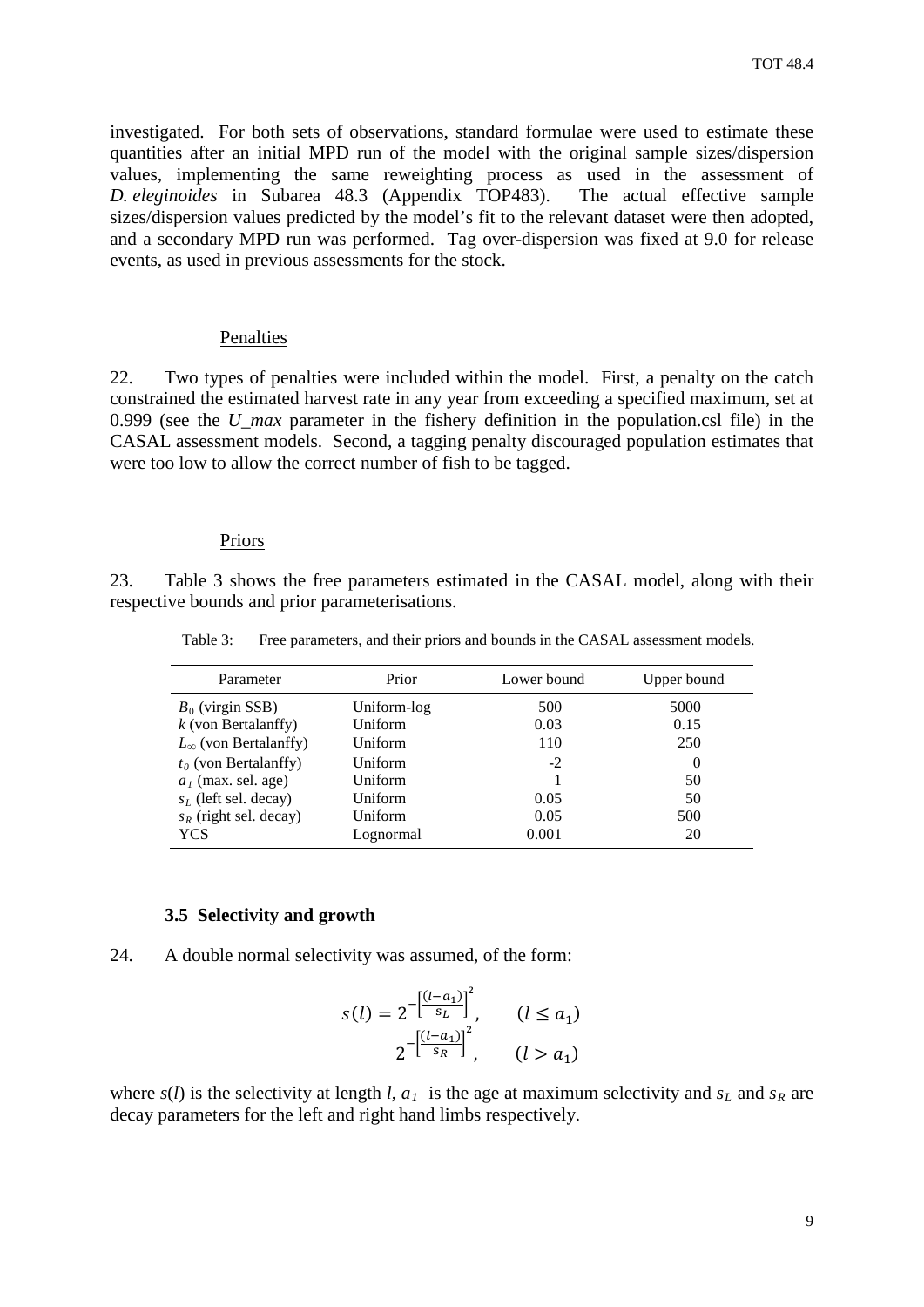#### **3.6 Point-estimate (MPD) results**

25. A single assessment model was run for WG-FSA. CASAL estimates of biomass and selectivity parameters were similar to those from the previous season, though the shape of the VB growth curve was slightly different, with an increased *L*<sup>∞</sup> and decreased *k* in the updated model (Table 4).

Table 4: Summary of selected parameter values estimated by the CASAL model, comparing updated values with those from the previous season. Values given to four significant figures.

| Final season | $B_0$<br>(tonnes) | Selectivity parameters<br>(see equation 1) | Growth parameters                            |
|--------------|-------------------|--------------------------------------------|----------------------------------------------|
| 2009/10      | 1114              | $a_{50}$ 11.41, $a_{t095}$ 4.266           | k 0.06255, $L_{\infty}$ 160.3, $t_0$ –1.490* |
| 2010/11      | 1550              | $a_1$ 15.85, $s_L$ 4.321,<br>$S_R$ 10.93   | k 0.04079, $L_{\infty}$ 216.6, $t_0$ –0.7972 |

\* Fixed parameter in the 2010 assessment.

26. Model-fit diagnostics and goodness-of-fit achieved by the reference model are shown in Figures 5 to 13.



Figure 5: Estimated logistic selectivity curve in the assessment model.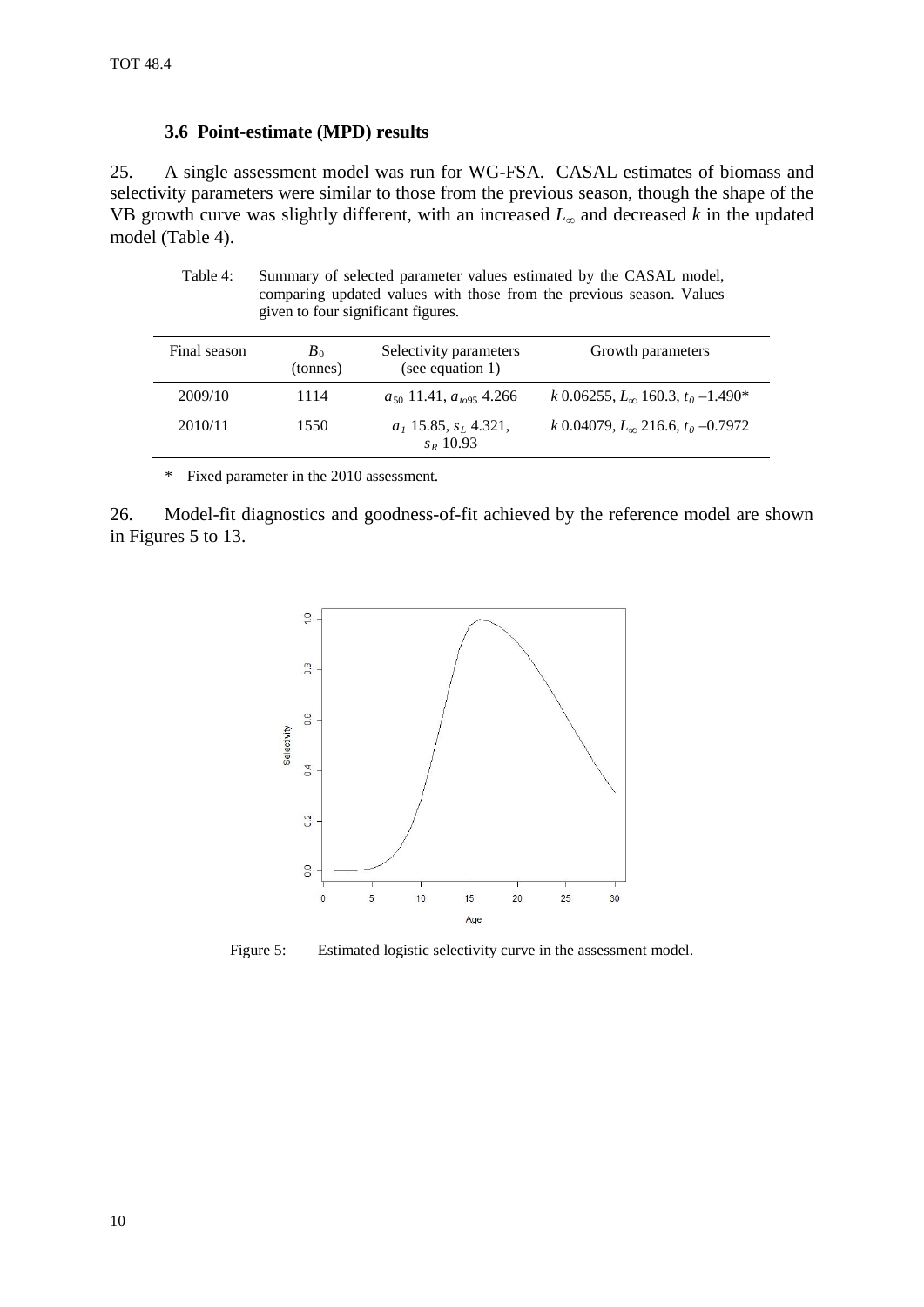

Figure 6: Fit to fleet catch-length frequencies for the assessment model. The full and dotted lines represent the observed and predicted length frequencies respectively.



Figure 7: Fit to fleet catch-age proportions for the assessment model. The full and dotted lines represent the observed and predicted length frequencies respectively.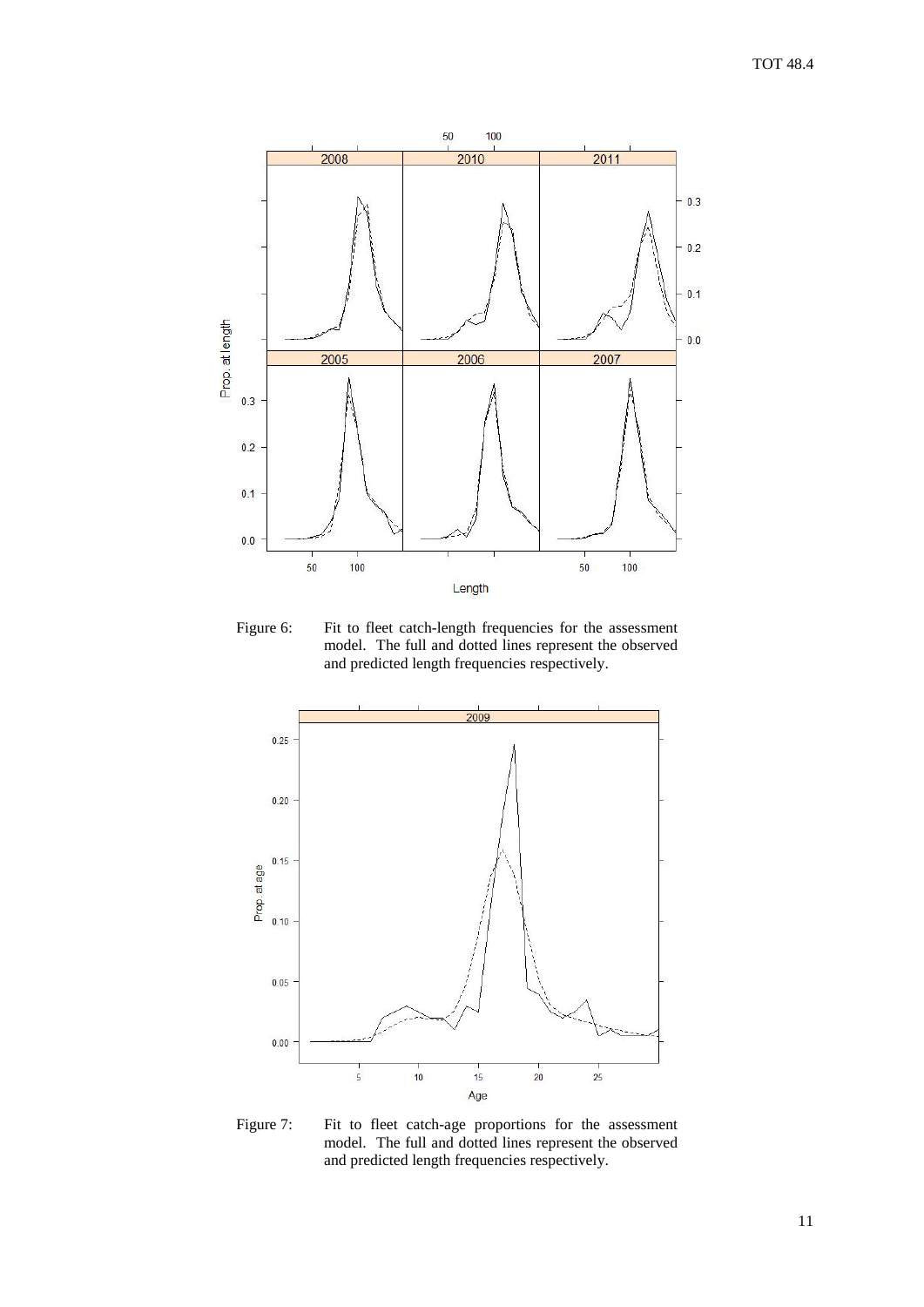

Figure 8: Fits to the 2005 tag-release data – observed recapture probabilities are the circles, expected recaptures are the broken red lines with triangles (s.e's also shown by dotted lines).



Figure 9: Fits to the 2006 tag-release data – observed recapture probabilities are the circles, expected recaptures are the broken red lines with triangles (s.e's also shown by dotted lines).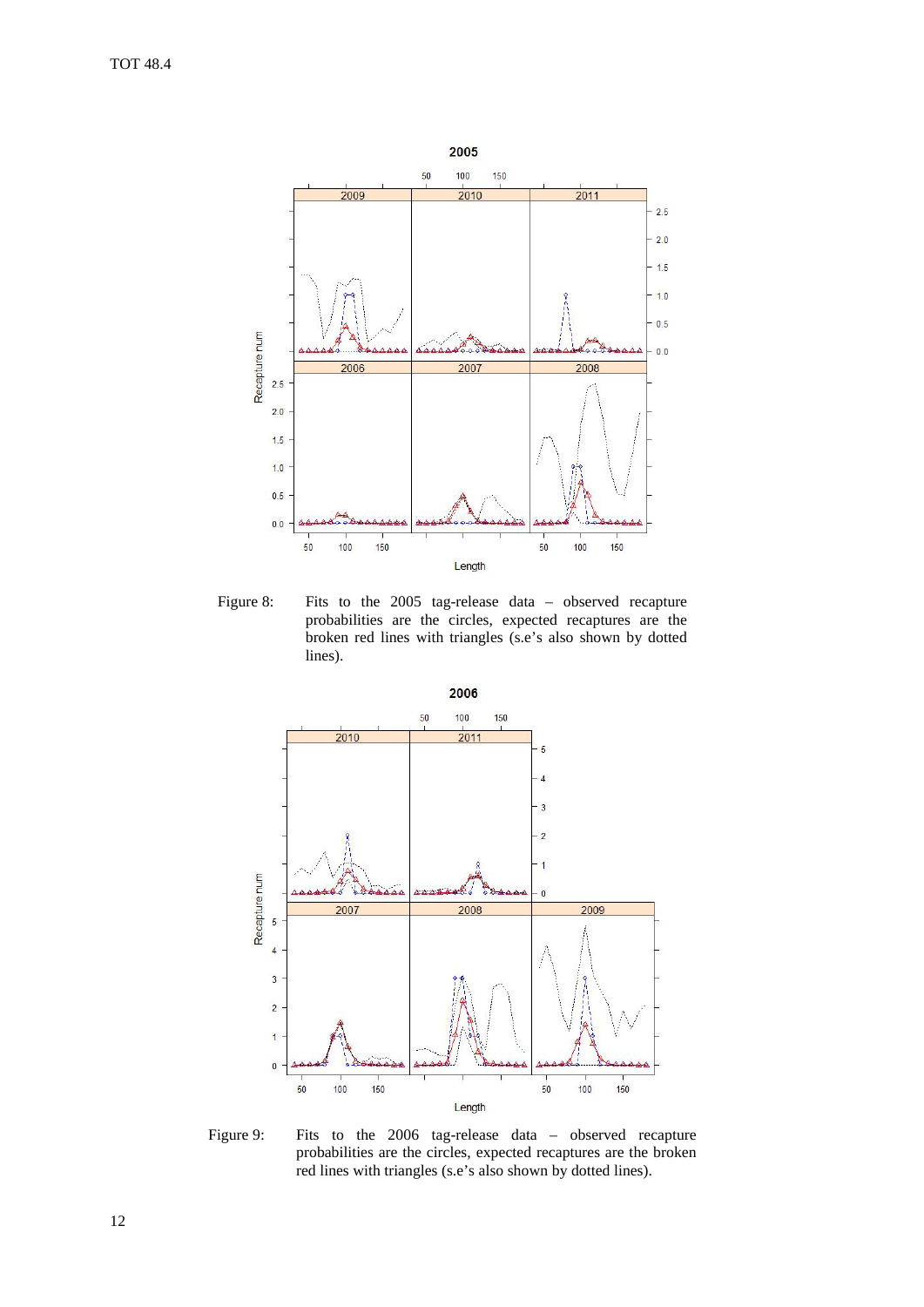

Figure 10: Fits to the 2007 tag-release data – observed recapture probabilities are the circles, expected recaptures are the broken red lines with triangles (s.e's also shown by dotted lines).





Figure 11: Fits to the 2008 tag-release data – observed recapture probabilities are the circles, expected recaptures are the broken red lines with triangles (s.e's also shown by dotted lines).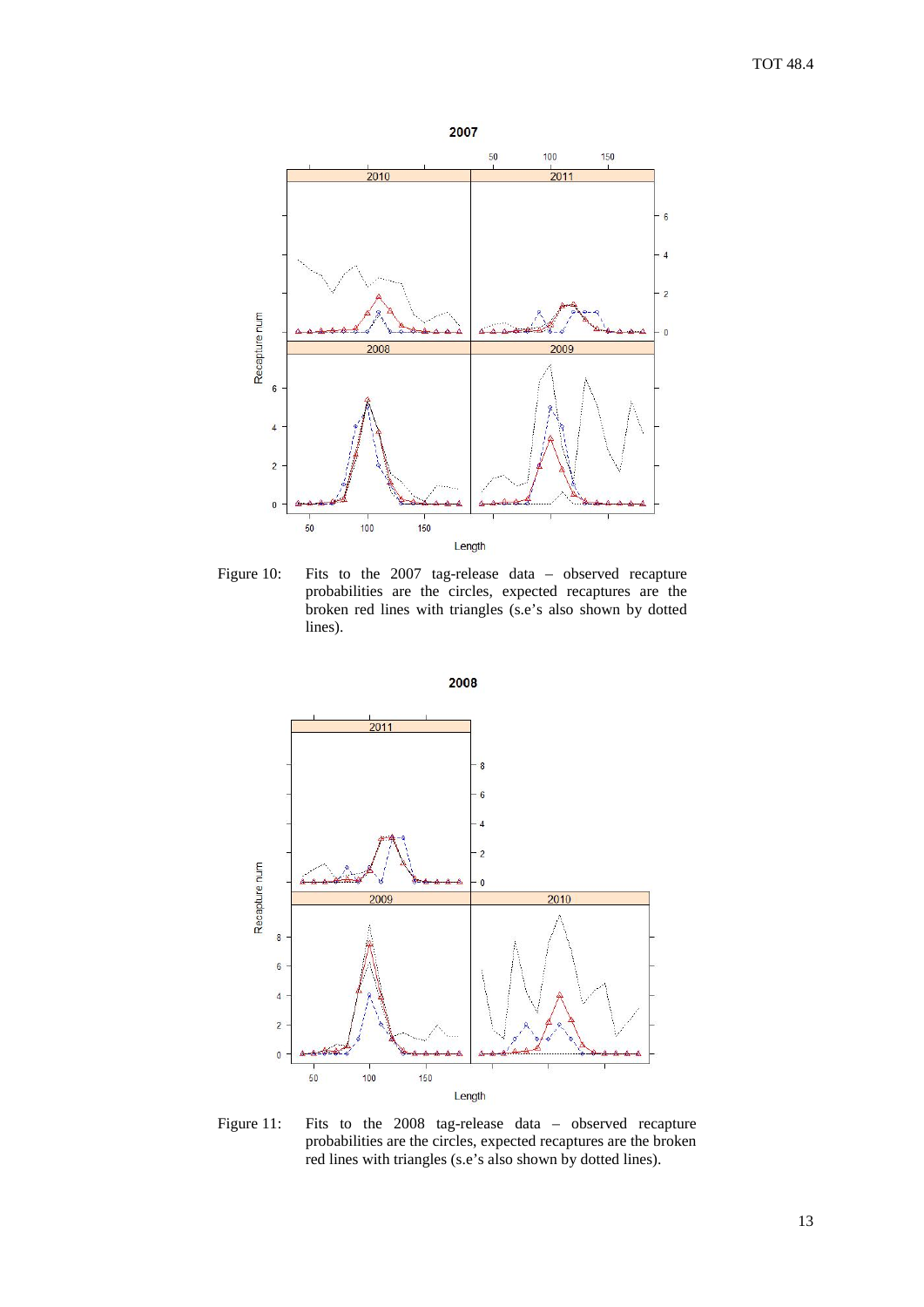

Figure 12: Fits to the 2009 tag-release data – observed recapture probabilities are the circles, expected recaptures are the broken red lines with triangles (s.e's also shown by dotted lines).



Figure 13: Fits to the 2010 tag-release data – observed recapture probabilities are the circles, expected recaptures are the broken red lines with triangles (s.e's also shown by dotted lines).

2010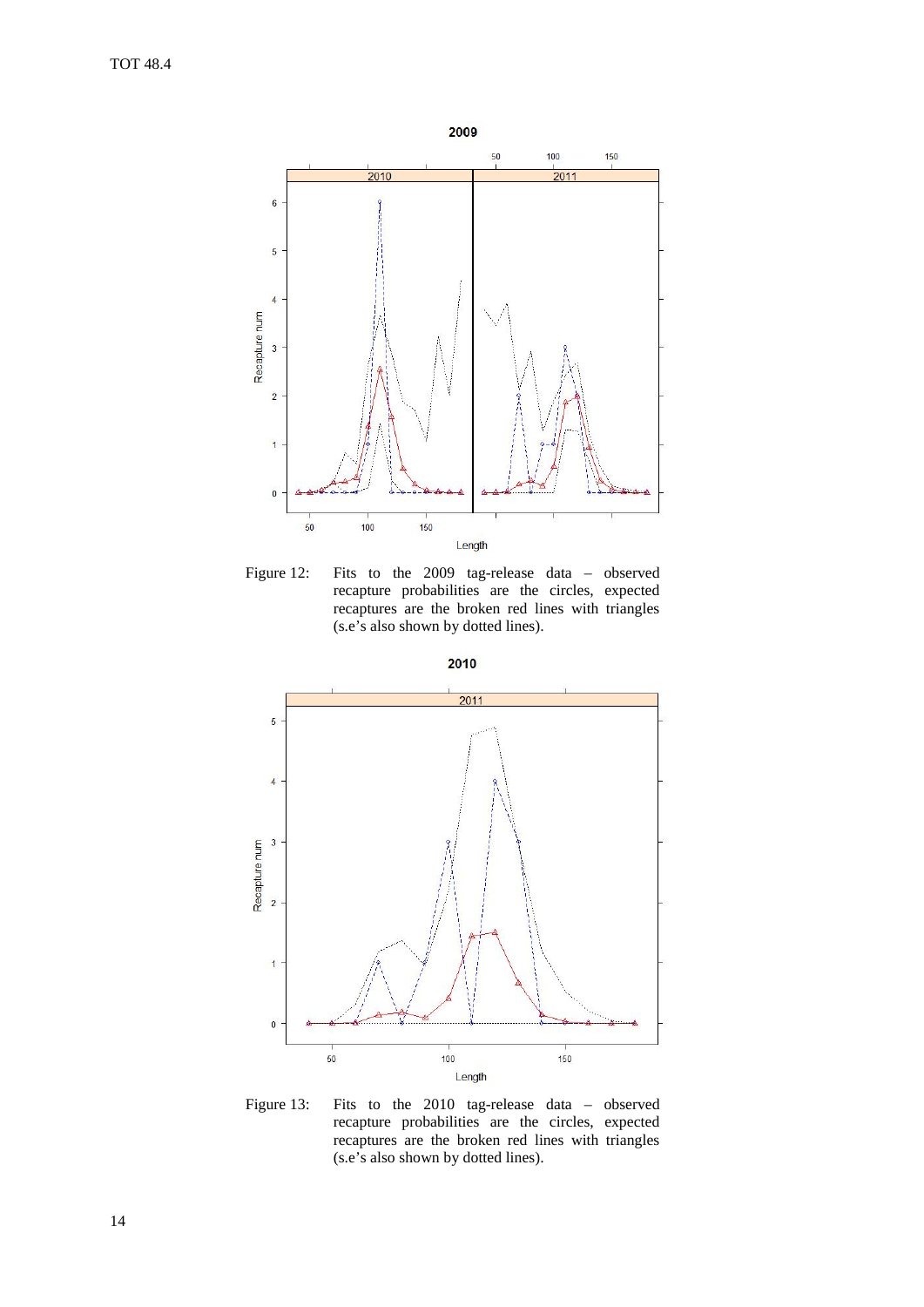

## 27. Stock trajectories and key indices are shown in Figure 14.

Figure 14: Stock trajectories for the assessment model.

28. Good fits were achieved to catch-at-length and catch-at-age datasets with reasonable fits to tag-recapture data. The fits are particularly good considering the short time series available for the datasets. There is a strong decline in selectivity for 16 year old and older fish (Figure 5).

29. Figure 15 shows the likelihood profile for the current assessment model for the virgin biomass parameter. Tag recapture data, catch-at-age and catch-at-length suggest a higher biomass, particularly recaptures of tags released in 2008.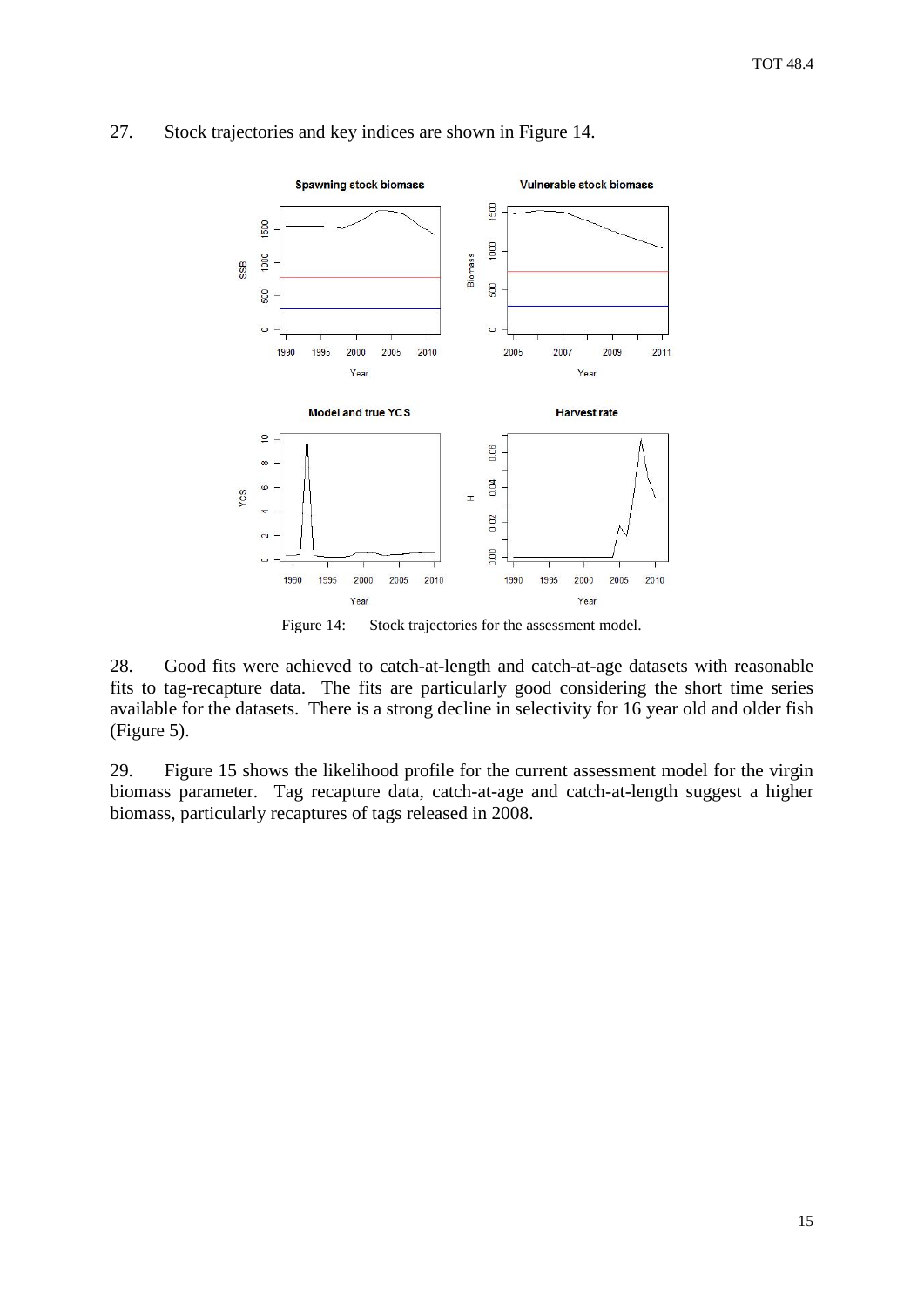

Figure 15: Likelihood profiles for the reference model for Subarea 48.4 N. The legend refers the particular curve in the figure to the relevant dataset etc. used in the assessment. FSSICatch is the catch-atlength proportions.

#### **3.7 MCMC results**

30. The uncertainty in the MCMC samples about the posterior median is large (Table 5), primarily due to the low levels of data available. The convergence of the MCMC chains was assessed using the methods already outlined in WG-FSA-05 (SC-CAMLR-XXIV, Annex 5).

Table 5: Median biomass and 95% CIs for the initial equilibrium SSB  $(B_0)$ , the current SSB  $(B_{2010})$  and the ratio of current to initial SSB  $(B_{2010}/B_0)$ .

| Model      | $B_0$ (tonnes) |                      |      | $B_{\text{current}}$ (tonnes) |      | $B_{\text{current}}/B_0$     |  |
|------------|----------------|----------------------|------|-------------------------------|------|------------------------------|--|
| 2009 Model |                | 997 (547.4–2487.1)   |      | $1103$ $(546.6 - 2777.3)$     | 1.09 | $(0.82 - 1.41)$              |  |
| 2010 Model |                | 991.4 (552.1–2122.3) |      | $1160.7$ $(597.9-2587.4)$     | 1.14 | $(0.90 - 1.51)$              |  |
| 2011 Model | 1655           | $(1078 - 2592)$      | 1537 | $(909.3 - 2531)$              |      | $0.9272$ $(0.8476 - 0.9737)$ |  |

#### **3.8 Sensitivity runs**

31. No sensitivity runs were undertaken.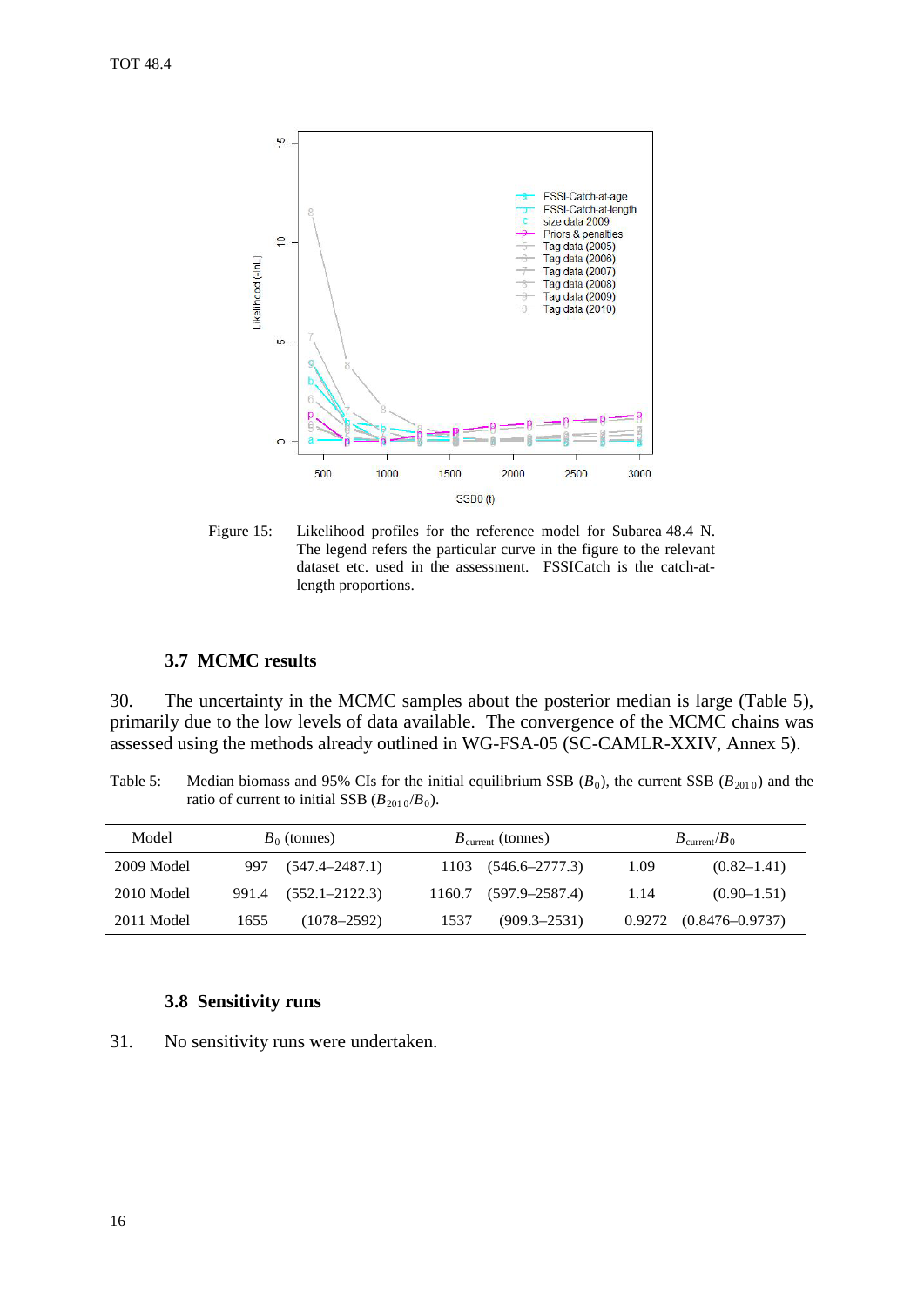#### **3.9 Yield calculations**

32. CASAL allows the historic stock dynamics to be projected into the future, for a variety of future scenarios. A constant catch projection allows calculation of the long-term yield that satisfies the CCAMLR decision rules:

- (i) Choose a yield  $\gamma_1$ , so that the probability of the spawning biomass dropping below 20% of its median pre-exploitation level, over a 35-year harvesting period, is 10% (depletion probability).
- (ii) Choose a yield  $\gamma_2$ , so that the median escapement in the SSB over a 35-year period is 50% of the median pre-exploitation level, at the end of the projection period.
- (iii) Select the lower of  $\gamma_1$  and  $\gamma_2$  as the yield.

33. The depletion probability was calculated as the proportion of samples from the Bayesian posterior, where the predicted future SSB was below 20% of  $B_0$  in the respective sample of any one year, for each year in the 35-year projection period.

34. The level of escapement was calculated as the proportion of samples from the Bayesian posterior, where the projected future status of the SSB was below 50% of  $B_0$  in the respective sample, at the end of the 35-year projection period.

35. Lognormal recruitment was used for the projection with a CV of 1.0. The reason for this very high variability is the identification in the current assessment of a single dominating cohort. Because of this very high recruitment variability, the future catch limit was constrained by the first  $(\gamma_1)$  decision rule. Figure 16 shows the historic and future SSB dynamics for a constant yield of 48 tonnes projected from 2012 to 2046.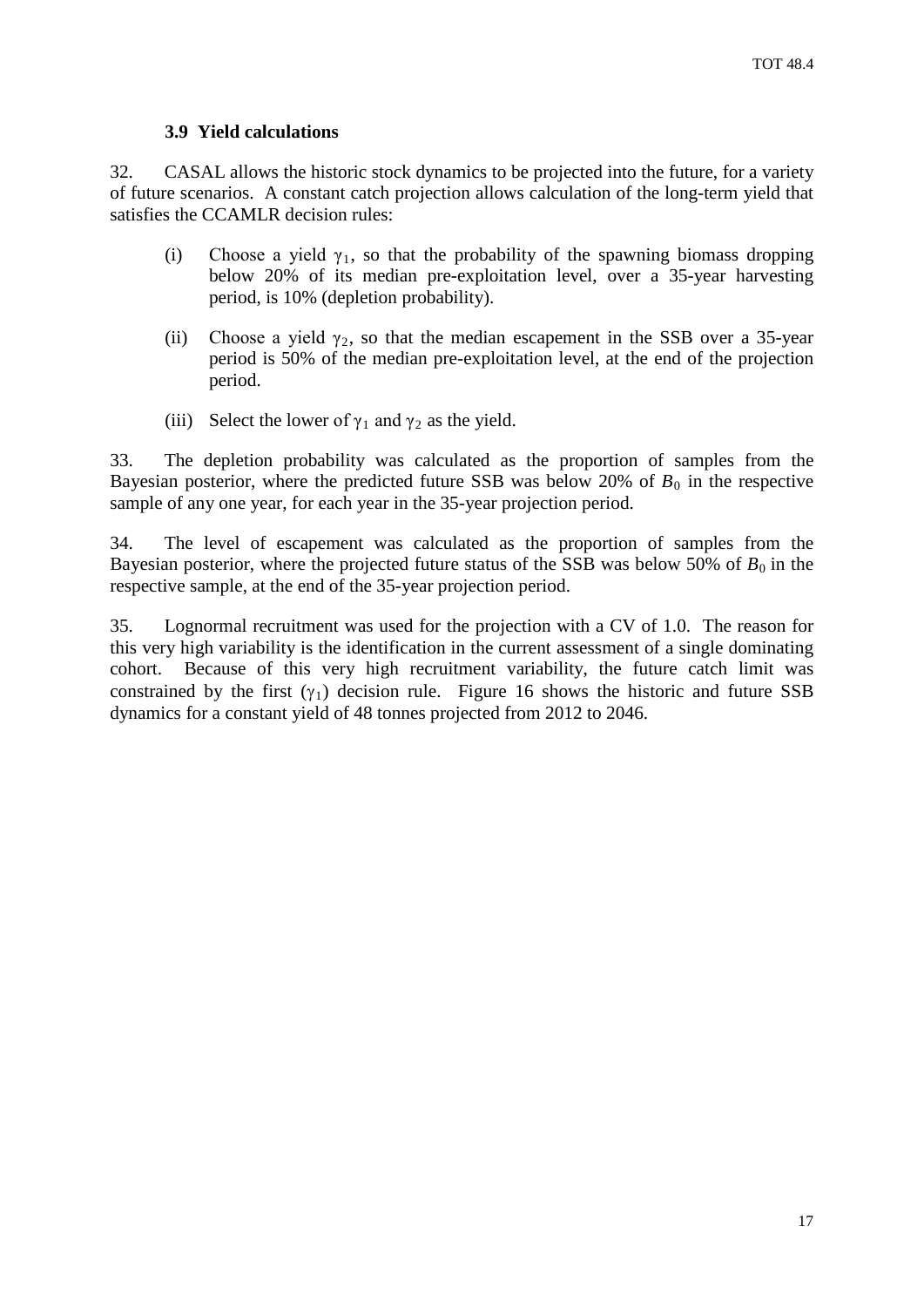<span id="page-19-0"></span>

Figure 16: Historic and projected SSB dynamics for a constant future (2012–2046) yield of 48 tonnes. The solid line represents the median with the dotted lines representing the 80% credible interval. The blue and red lines are the medians of 50% and 20% of virgin biomass respectively.

#### **3.10 Future work**

36. The Working Group recommended that the model be developed to include data from fishing in Subarea 48.4 South, such that the sub-population of *D. eleginoides* in the north of this area is incorporated into the assessment.

#### **4. Assessment of toothfish in Subarea 48.4 South**

37. A three-year tagging experiment was completed in 2010/11 in Subarea 48.4 South. No full assessment is currently available. Due to reduced catches and low tag returns realised in the last year of the experiment, the UK proposed to extend the tagging experiment for a fourth year in Subarea 48.4 South in 2011/12, carrying forward the original proposal objectives from 2009 as detailed in WG-FSA-09/18. The proposed tagging experiment has the objective of providing the data required for assessments of the population structure, size, movement and growth of both *D. eleginoides* and *D. mawsoni* in the Southern Area of 48.4. It also provides an opportunity to investigate the degree of mixing of *D. eleginoides* populations between the North and South and, therefore, validate the stock assessment of this species in the Northern Area. The Working Group discussed the proposal and noted that detailed discussion and a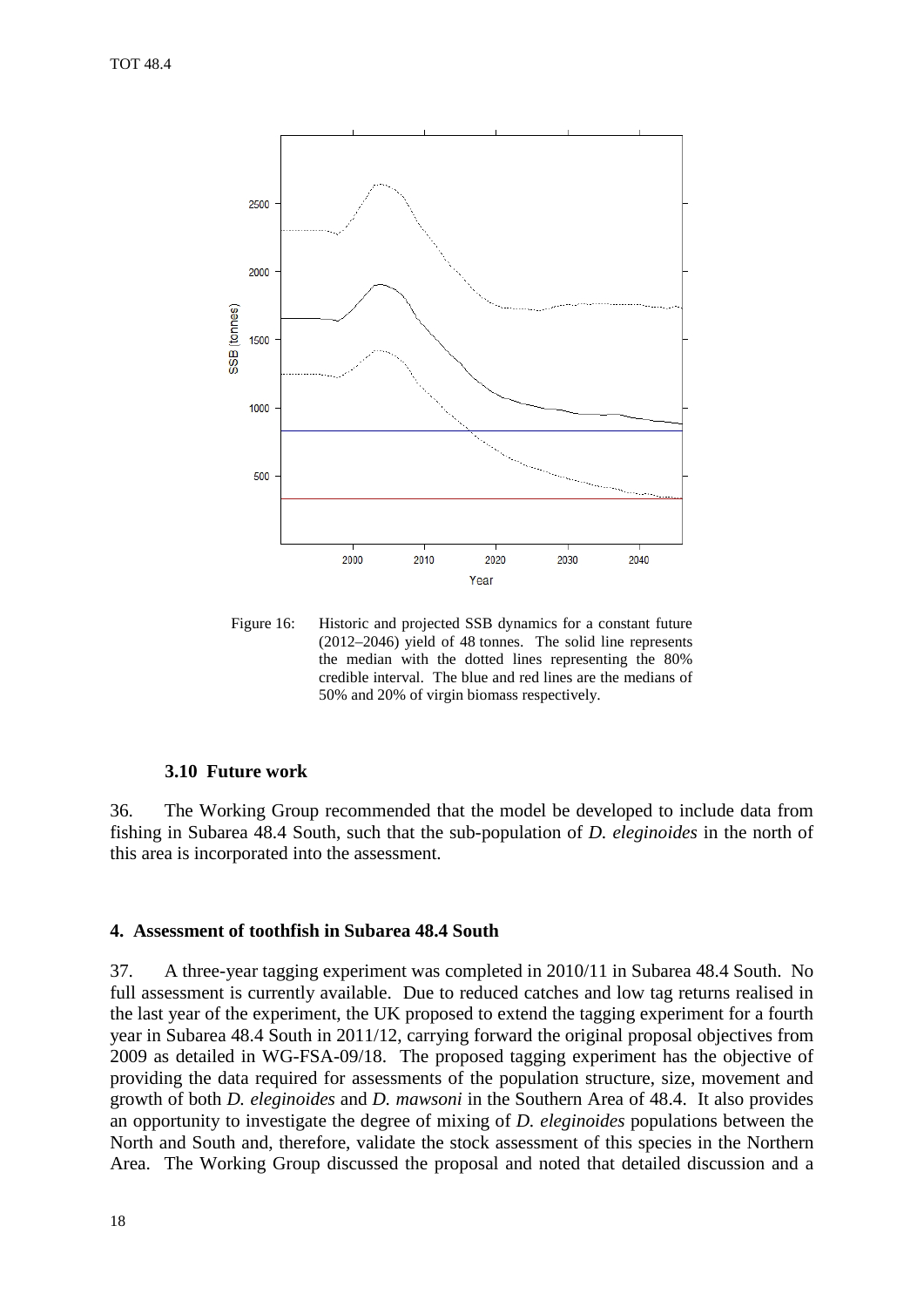<span id="page-20-0"></span>review of the research had been undertaken when this research was first proposed. The proposal to extend the research for a further year was discussed in reference to the new research criteria as proposed in WG-SAM (SC-CAMLR-XXX, Annex 5, paragraphs 2.48 and 2.49) and the Working Group were satisfied that the research met all the relevant criteria. It was recommended that all the conservation measures related to this fishery be carried over into 2011/12.

38. Petersen estimates from tag recaptures to date suggest a vulnerable population of approximately 600 tonnes for *D. mawsoni*. Limited tag recaptures of *D. eleginoides* suggest a vulnerable biomass in the region of 150 to 350 tonnes. This is consistent with the estimate made in 2010 (SC-CAMLR-XXIX, Annex 8). Application of the  $\gamma$  from the most recent Subarea 48.3 assessment (0.038) to the current estimates of vulnerable biomass results in a yield estimate of 33 tonnes.

## **5. By-catch of fish and invertebrates**

## **5.1 By-catch removals**

39. Catches of by-catch species groups (macrourids, rajids and other species) reported in fine-scale data, and number of rajids cut from lines and released alive, are summarised in Tables 6 and 7. In 2009/10, catch limits for by-catch species were introduced in Subarea 48.4 North and by-catch move-on rules were introduced in Subarea 48.4 South at 16% of the toothfish catch where more than 150 kg of macrourids were caught.

| Season  | Catch limit                   |                    | Catches taken                 |                    | $Rajids -$         | Other species              |
|---------|-------------------------------|--------------------|-------------------------------|--------------------|--------------------|----------------------------|
|         | <b>Macrourids</b><br>(tonnes) | Rajids<br>(tonnes) | <b>Macrourids</b><br>(tonnes) | Rajids<br>(tonnes) | number<br>released | reported catch<br>(tonnes) |
| 2004/05 |                               |                    | 3                             | $\theta$           |                    | $\leq$ 1                   |
| 2005/06 |                               |                    |                               |                    | 4359               | $\leq$ 1                   |
| 2006/07 |                               |                    | 14                            | 2                  | 6515               | <1                         |
| 2007/08 |                               |                    | 16                            | 4                  | 8276               | <1                         |
| 2008/09 | 12                            |                    | 12                            |                    | 6501               | $\leq$ 1                   |
| 2009/10 | 6.5                           | 2                  | 4                             |                    | 3742               | <1                         |
| 2010/11 | 6.5                           |                    | 3                             |                    | 3647               |                            |

Table 6: Catch history for by-catch species in Subarea 48.4 North (macrourids, rajids and other species) and number of rajids released alive in Subarea 48.4 (source: fine-scale data).

Table 7: Catch history for by-catch species in Subarea 48.4 South (macrourids, rajids and other species) and number of rajids released alive in Subarea 48.4 (source: fine-scale data).

| Season  | Catches taken                 |                    | Rajids – number | Other species              |
|---------|-------------------------------|--------------------|-----------------|----------------------------|
|         | <b>Macrourids</b><br>(tonnes) | Rajids<br>(tonnes) | released        | reported catch<br>(tonnes) |
| 2008/09 | 14                            |                    | 3266            | $<$ 1                      |
| 2009/10 | 12                            | ا >                | 2441            | $<$ 1                      |
| 2010/11 |                               |                    | 983             | ←1                         |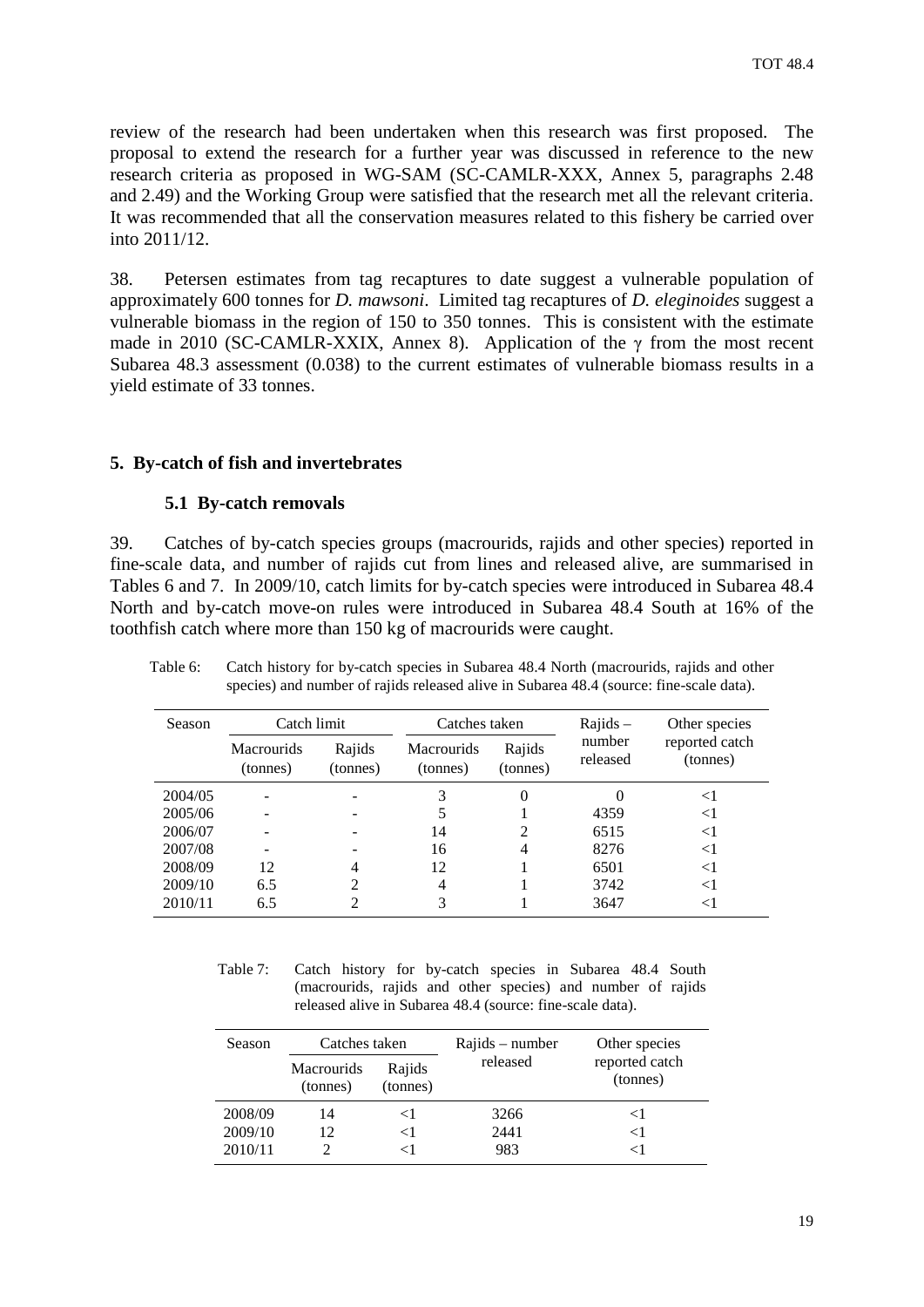# **5.2 Assessment of impacts on affected populations**

<span id="page-21-0"></span>40. The distribution of rajids and macrourids in Subarea 48.4 has been investigated and initial results of their distributions were provided in WG-FSA-09/17 and 09/18. To date, 472 skates have been tagged in Subarea 48.4 North, including 106 in 2010/11. Rajids are generally distributed to the east, compared to toothfish being generally distributed to the north and west. In Subarea 48.4 South, rajids are not so common, although 451 have now been tagged, including 113 in 2010/11. To date there have been three rajiids recaptured in Subarea 48.4 South.

41. Although catch rates for macrourids in Subarea 48.4 North were initially high at the start of the fishery, vessels have altered their fishing techniques and rates have subsequently dropped to 8% of the catch weight for *D. eleginoides*. Both macrourid and rajid catches were within the catch limits in 2010/11.

42. Macrourid catches were previously thought to almost entirely comprise *Macrourus whitsoni.* Genetic analyses now suggest that the macrourid population may comprise two species, including *M. whitsoni* and a new undescribed *Macrourus* species (WG-FSA-10/33).

# **5.3 Identification of levels of risk**

43. None available for this fishery.

# **5.4 Mitigation measures**

44. By-catch limits and move-on rules are included in the annual conservation measure established for this fishery (CM 41-03). WG-FSA recommended that the move-on rules for macrourids and rajids should remain unchanged in 2010/11. In addition, mitigation measures for rajids include using Year-of-the-Skate protocols for releasing skates caught alive.

45. In 2010/11, the total catch of macrourids was 1.8 tonnes, representing 10.7% of the catch of *Dissostichus* spp. and the rajid by-catch was 0.1 tonnes, representing 0.3% of the *Dissostichus* spp. catch. The move on rule was triggered 4 times, representing less than 1% of the hauls made, this is down on the 8% in the previous year and the 70% in the first year that the rule was brought in.

# **6. By-catch of birds and mammals**

# **6.1 By-catch removals**

46. There have been no observed seabird mortalities in the Subarea 48.4 fishery (Table 8).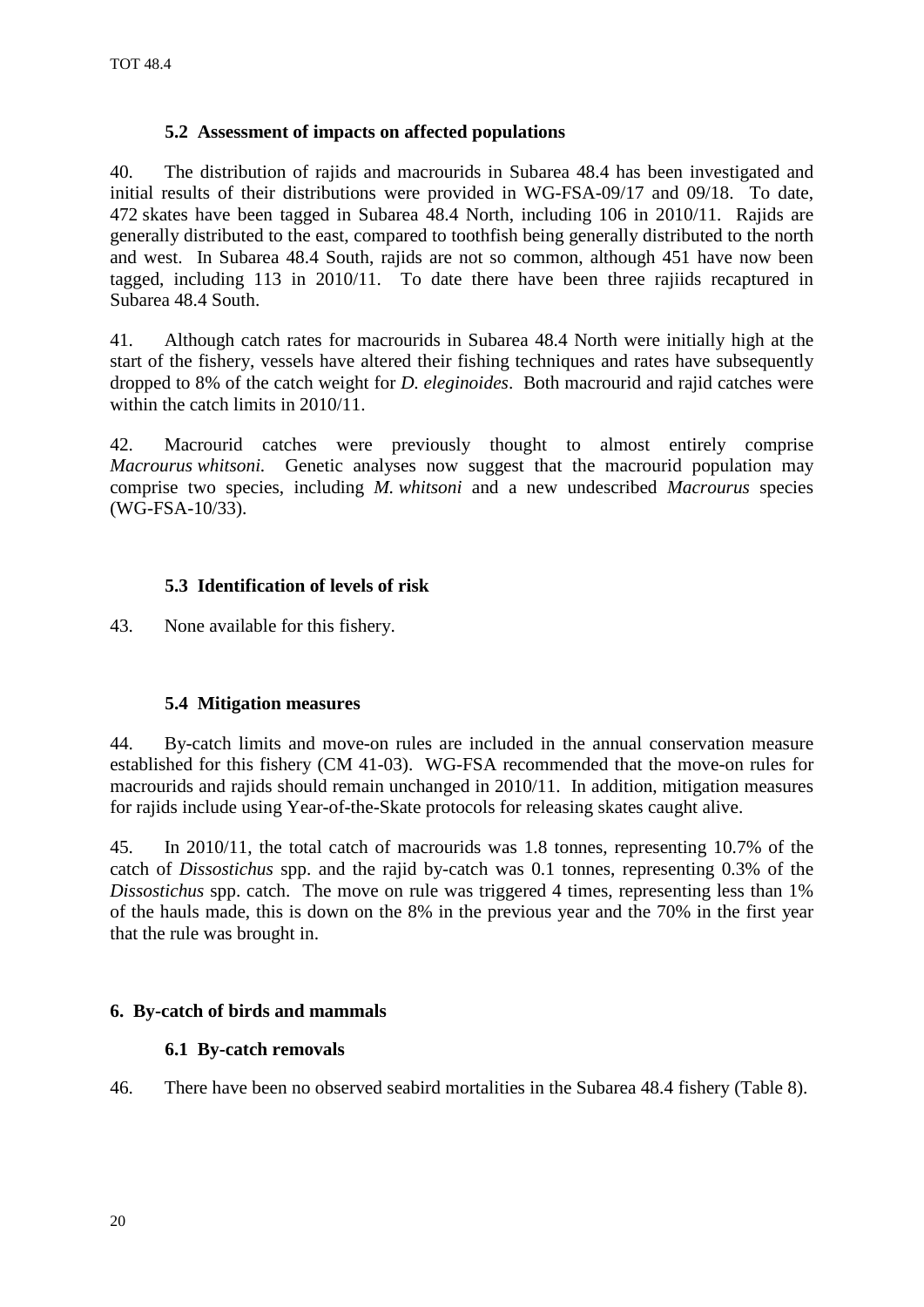| Season  | Mortality rate<br>(birds per thousand hooks) | Total estimated mortality<br>(number of birds) |
|---------|----------------------------------------------|------------------------------------------------|
| 2004/05 |                                              |                                                |
| 2005/06 | 0                                            |                                                |
| 2006/07 | 0                                            |                                                |
| 2007/08 | 0                                            |                                                |
| 2008/09 | 0                                            |                                                |
| 2009/10 | 0                                            |                                                |
| 2010/11 |                                              |                                                |
|         |                                              |                                                |

<span id="page-22-0"></span>Table 8: Seabird by-catch limit, observed mortality rate and total estimated mortality in Subarea 48.4.

47. There have been no observed marine mammal mortalities in the Subarea 48.4 fishery.

48. No additional data were provided this year on distribution of seabirds, WG-IMAF therefore agreed the level of risk of incidental mortality of seabirds in Subarea 48.4 remains at category 3 (Medium) (SC-CAMLR-XXX, Annex 8).

#### **6.2 Mitigation measures**

49. CM 25-02 applies to this fishery, except paragraph 5, if requirements of CM 24-02 are met. There is a limit of three (3) seabirds per vessel during daytime setting. Fishing in December, January, February, March, October and November shall be in accordance with CM 24-02.

## **7. Ecosystem implications/effects**

50. No evaluation available for this fishery.

# **8. Harvest controls and management advice**

## **8.1 Conservation measures**

51. The limits on the fishery for *D. eleginoides* and *D. mawsoni* in Subarea 48.4 are defined in CM 41-03. The limits in force and the Working Group's advice to the Scientific Committee for the forthcoming season are summarised in Table 9.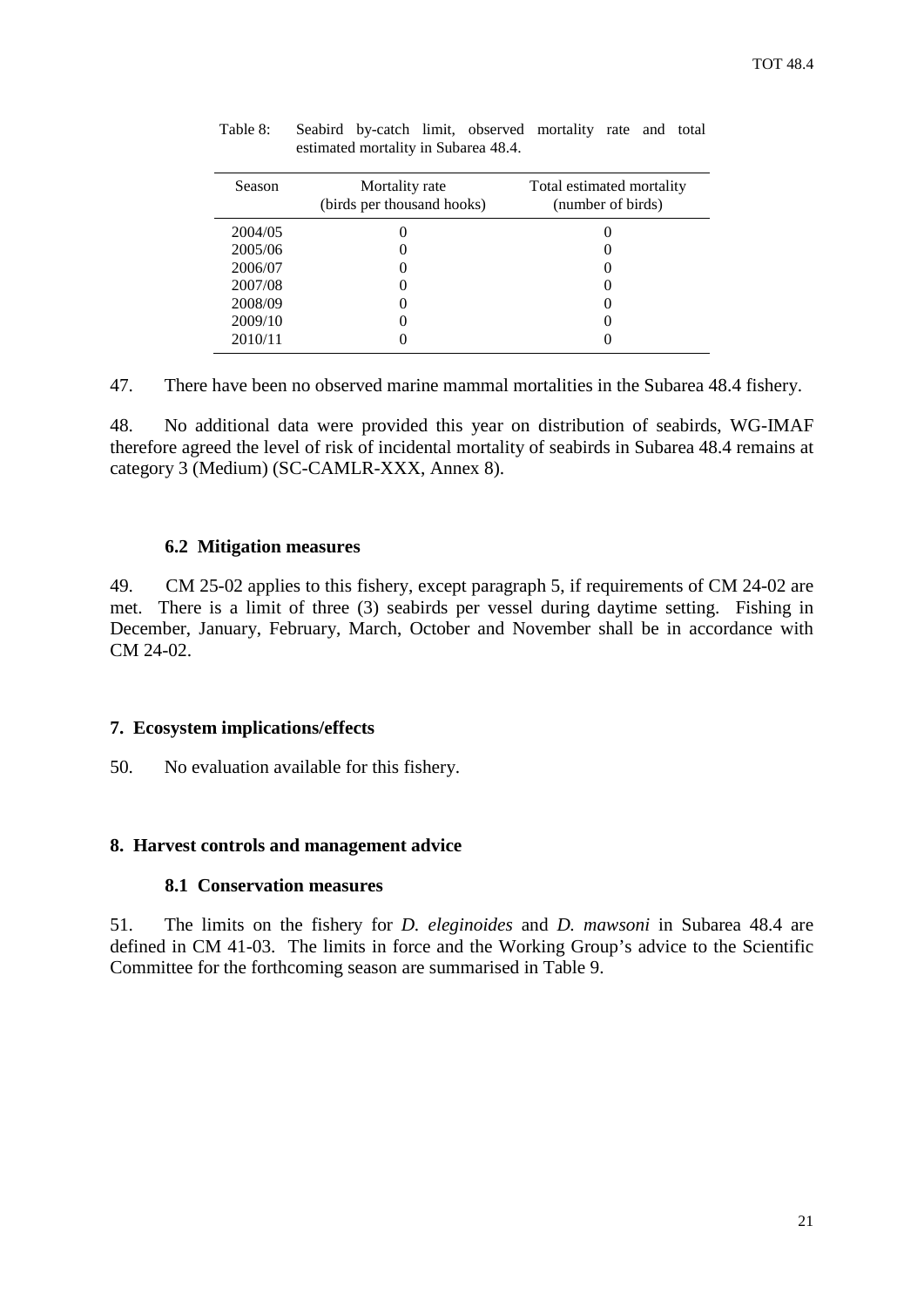$\mathbf{r}$ 

| Element                     | Limit in force                                                                                                                                                                           | Advice for 2011/12      |
|-----------------------------|------------------------------------------------------------------------------------------------------------------------------------------------------------------------------------------|-------------------------|
| Access                      | Subarea 48.4 North: directed longline fishery on Dissostichus<br>eleginoides                                                                                                             | Carry forward           |
|                             | Subarea 48.4 South: directed longline fishery on Dissostichus spp.                                                                                                                       | Carry forward<br>Revise |
| Catch limit                 | Subarea 48.4 North: precautionary catch limit for <i>D. eleginoides</i><br>was 40 tonnes and the taking of $D$ . mawsoni, other than for<br>scientific research purposes, is prohibited. |                         |
|                             | Subarea 48.4 South: precautionary catch limit for Dissostichus<br>spp. was 30 tonnes                                                                                                     | Revise                  |
| Season                      | 1 December to 30 November                                                                                                                                                                | Carry forward           |
| By-catch                    | Subarea 48.4 North: precautionary catch limits for <i>Macrourus</i> spp.<br>$(6.5 \text{ tonnes})$ and rajids $(2.0 \text{ tonnes})$ .                                                   | Revise                  |
|                             | Subarea 48.4 South: By-catch move-on rules for Macrourus spp.<br>(more than 150 kg and 16% of toothfish catch in one haul) and<br>rajids $(5\%)$ .                                       | Carry forward           |
| Mitigation                  | In accordance with CM 25-02, except paragraph 5, if requirements<br>of $CM$ 24-02 are met.                                                                                               | Carry forward           |
|                             | Fishing in December, January, February, March, October and<br>November shall be in accordance with CM24-02.                                                                              |                         |
|                             | Limit of three (3) seabirds per vessel during daytime setting.                                                                                                                           |                         |
| <b>Observers</b>            | At least one (1) scientific observer appointed in accordance with<br>the CCAMLR Scheme of International Scientific Observation.                                                          | Carry forward           |
| Data                        | Five-day catch and effort reporting                                                                                                                                                      | Carry forward           |
|                             | Haul-by-haul catch and effort data                                                                                                                                                       | Carry forward           |
|                             | Biological data reported by the CCAMLR scientific observer.                                                                                                                              | Carry forward           |
| Research                    | Each vessel taking part in the fishery for <i>D. eleginoides</i> shall<br>undertake a tagging program in accordance with the CCAMLR<br>tagging protocol.                                 | Carry forward           |
|                             | Toothfish tagged at a rate of at least five fish per tonne green<br>weight caught.                                                                                                       | Carry forward           |
| Environmental<br>protection | Regulated by CM 26-01.                                                                                                                                                                   | Carry forward           |

Table 9: Limits on the fishery for *Dissostichus eleginoides* and *D. mawsoni* in Subarea 48.4 in force (CM 41-03) and advice to the Scientific Committee for 2011/12.

## **8.2 Management advice**

52. The Working Group recommended the following limits for toothfish and by-catch in Subarea 48.4:

Subarea 48.4 North –

- (i) a catch limit of 48 tonnes for *D. eleginoides*
- (ii) the continued prohibition of the taking of *D. mawsoni* other than for scientific research purposes